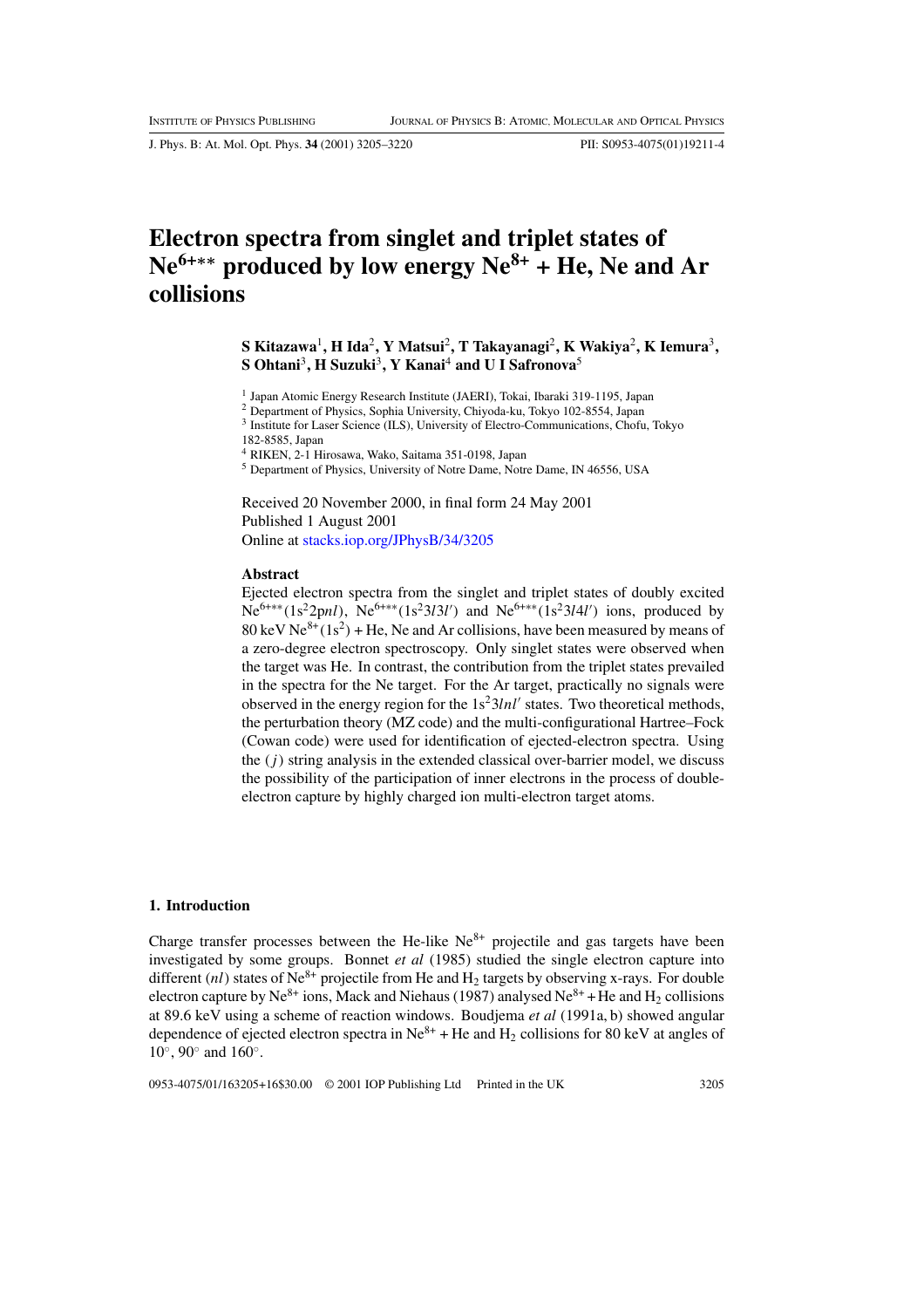Recently, experiments on highly charged ion collisions are being widely investigated using electron cyclotron resonance (ECR) ion sources. We have performed a series of studies on double-electron transfer processes by means of the ejected-electron spectroscopy in the collisions of highly charged low-energy He-like ions with rare gas atoms using ECR ion sources (Kanai *et al* 1995, Nakamura *et al* 1994, 1995, Kitazawa *et al* 1997, 1998). The energy and target dependences were investigated on the population distribution of the singlet and triplet states in  $O^{6+}$  (Nakamura *et al* 1995) and N<sup>5+</sup> (Kitazawa *et al* 1998) projectiles. In these works, we have shown experimentally that triplet states of doubly excited  $O^{4+}$  and  $N^{3+}$  are dominantly produced by the  $O^{6+}$  + Ne and  $N^{5+}$  + Ar collisions, respectively. We suggested for these collisions that the two electrons which have the lowest ionization potential are removed from a rare-gas atom target with the electron configuration  $np^{6}$  <sup>1</sup>S, resulting in the doubly ionized ion state  $np^4$ <sup>3</sup>P. We have also shown that electrons from both singlet and triplet states are detected when the reaction window for the process mentioned above does not overlap with the region where the doubly excited states concerned exist, and other processes must be taken into account in such cases. The O<sup>4+\*\*</sup> (1s<sup>2</sup>3l3l') doubly excited state formation by O<sup>6+</sup> + Ar collision is one such example (Nakamura *et al* 1995).

In this paper we report the measured energy levels of doubly excited  $Ne^{6***}$  ions as observed experimentally in the collisions of He-like  $Ne^{8+}$  ions with He, Ne and Ar, and compare them with results of theoretical calculations. We discuss further the features of the mechanism of the double-electron transfer processes observed in collisions of  $Ne<sup>8+</sup>$  with rare gases. Experimental procedures are described in section 2 and theoretical approaches in section 3. The results of the identification of peaks due to the doubly excited  $Ne^{6+\ast\ast}$  ions are given in section 4. In section 5, we discuss the specific characteristics in the spectra including both the singlet and triplet states using the reaction window approach (Niehaus 1986). Finally, we summarize the paper in section 6.

#### **2. Experimental method**

We have measured the energy distributions of the ejected electrons in the electron capture collisions of  $Ne^{8+}$  projectile ions with He, Ne and Ar targets. These experiments were performed using the ECR ion source in RIKEN (Sakaue *et al* 1990, Kanai *et al* 1995). Ions were extracted from the ion sources and mass analysed by a 90◦ magnet, transported through a bending magnet and focused by an einzel electrostatic lens system. The ion beam was well collimated by a pair of apertures in front of a target gas cell. The gas cell is 5 cm in length and its entrance and exit apertures are 2.0 and 2.5 mm in diameter, respectively.

Ejected electrons were measured at an observation angle of  $0°$  with respect to the beam direction by a 45◦ parallel plate electrostatic pre-analyser and a high energy-resolution electrostatic analyser of the simulated hemispherical type with a mean radius of 104 mm. The energy resolution of the spectrometer was typically 100 meV (FWHM). Single collision conditions were confirmed by measuring the target pressure dependence of the electron spectra. The target gas pressure in the gas cell was of the order of  $10^{-3}-10^{-1}$  Pa, which was used as this made it possible to eliminate double collisions. The details of the experimental set-up were given in previous papers (Sakaue *et al* 1990, Kanai *et al* 1995, Kitazawa *et al* 1998).

#### **3. Theoretical method**

In table 1, we present Auger energies of  $1s^22pnl$  states with  $n = 7-15$ ,  $l = s$ , p, d and f for  $Ne^{6+}$  calculated using MZ code. MZ code was based on the perturbation theory method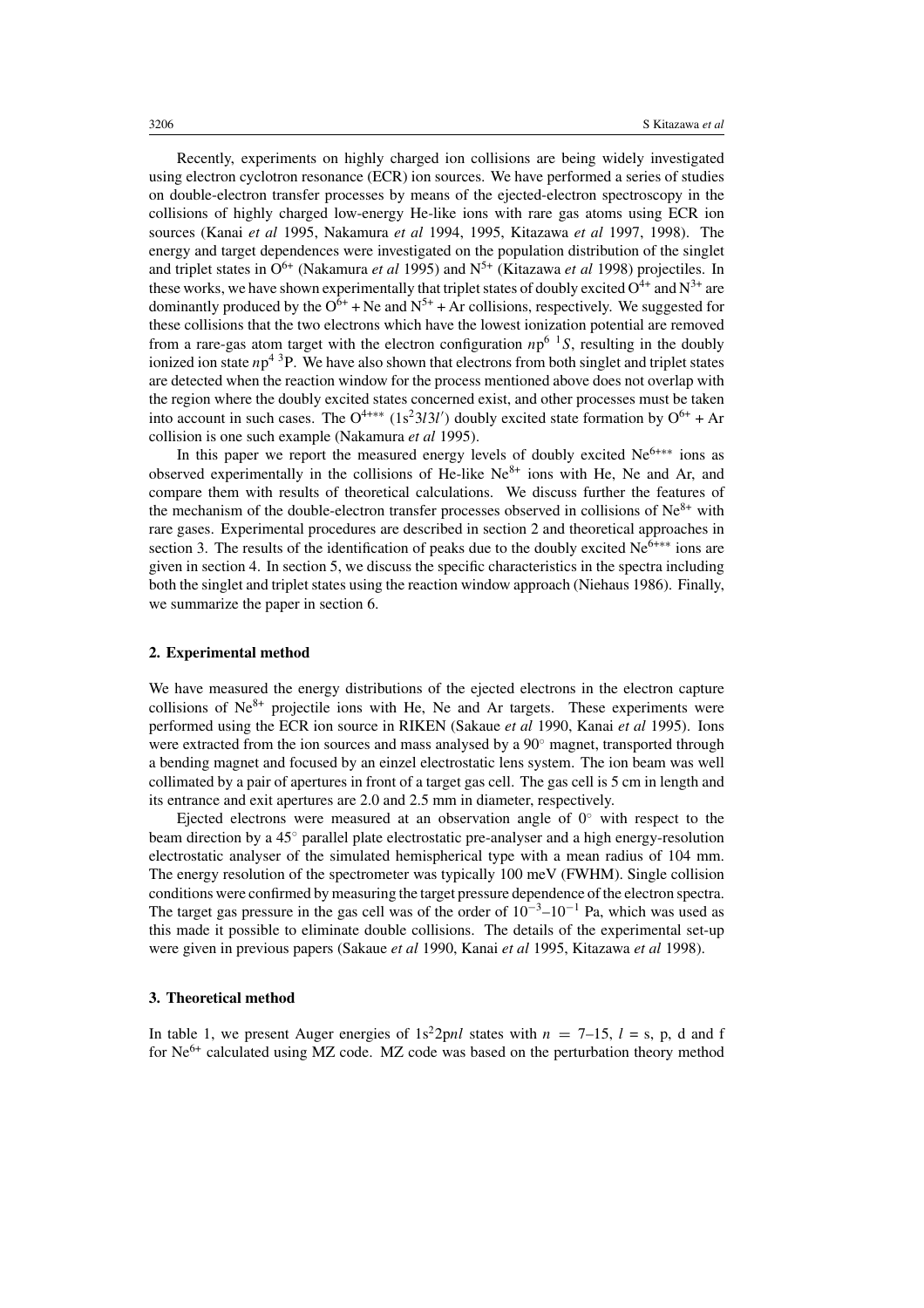Electron spectra from Ne<sup>6+∗∗</sup> produced by low energy Ne<sup>8+</sup> + He, Ne and Ar collisions 3207

| <b>Table 1.</b> Coster–Kromg energy (relative to 1s 2s) for type<br>$(1s 2pm)$ states $(ev)$ . |                      |        |        |         |                   |         |         |         |         |          |
|------------------------------------------------------------------------------------------------|----------------------|--------|--------|---------|-------------------|---------|---------|---------|---------|----------|
| Configuration                                                                                  | Level $n=7$          |        | $n=8$  | $n = 9$ | $n = 10$ $n = 11$ |         | $n=12$  | $n=13$  | $n=14$  | $n = 15$ |
| 2pns                                                                                           | $^{3}P_{0}$          | 1.7230 | 5.1809 | 7.5293  | 9.1965            | 10.4226 | 11.3504 | 12.0695 | 12.6380 | 13.0952  |
| 2pns                                                                                           | ${}^{3}P_1$          | 1.7402 | 5.1927 | 7.5376  | 9.2026            | 10.4271 | 11.3539 | 12.0722 | 12.6401 | 13.0970  |
| 2pns                                                                                           | ${}^3P_2$            | 1.9292 | 5.3869 | 7.7341  | 9.3959            | 10.6357 | 11.5613 | 12.2796 | 12.8480 | 13.3050  |
| 2pns                                                                                           | ${}^{1}P_1$          | 1.9792 | 5.4190 | 7.7574  | 9.4180            | 10.6433 | 11.5679 | 12.2851 | 12.8523 | 13.3086  |
| 2pnp                                                                                           | ${}^3D_1$            | 2.0175 | 5.3777 | 7.6671  | 9.2966            | 10.4976 | 11.4080 | 12.1147 | 12.6740 | 13.1245  |
| 2pnp                                                                                           | ${}^3D_2$            | 2.0903 | 5.4330 | 7.7095  | 9.3294            | 10.5233 | 11.4284 | 12.1310 | 12.6873 | 13.1354  |
| $2$ pnp                                                                                        | ${}^{1}P_1$          | 2.0941 | 5.5984 | 7.8821  | 9.5091            | 10.7089 | 11.6188 | 12.3251 | 12.8843 | 13.3346  |
| $2$ pnp                                                                                        | $^{3}P_0$            | 2.2093 | 5.5135 | 7.7669  | 9.3720            | 10.5558 | 11.4538 | 12.1512 | 12.7037 | 13.1488  |
| $2$ pnp                                                                                        | ${}^3D_3$            | 2.2406 | 5.5948 | 7.8839  | 9.5108            | 10.7105 | 11.6203 | 12.3264 | 12.8854 | 13.3355  |
| $2$ pnp                                                                                        | $^{3}S_{1}$          | 2.2537 | 5.4342 | 7.7087  | 9.5444            | 10.7358 | 11.6396 | 12.3415 | 12.8975 | 13.3454  |
| 2 <sub>pnd</sub>                                                                               | ${}^{3}F_{2}$        | 2.2782 | 5.5519 | 7.7893  | 9.3849            | 10.5642 | 11.4594 | 12.1550 | 12.7064 | 13.1506  |
| $2$ pnp                                                                                        | ${}^{3}P_1$          | 2.3445 | 5.6640 | 7.9297  | 9.3278            | 10.5214 | 11.4265 | 12.1294 | 12.6858 | 13.1340  |
| 2pnp                                                                                           | ${}^{3}P_{2}$        | 2.3465 | 5.6661 | 7.9283  | 9.5426            | 10.7339 | 11.6379 | 12.3400 | 12.8962 | 13.3443  |
| $2$ pnd                                                                                        | $^3\mathrm{P}_2$     | 2.3732 | 5.6206 | 7.8405  | 9.4310            | 10.5870 | 11.4785 | 12.1704 | 12.7189 | 13.1609  |
| 2 <sub>pnf</sub>                                                                               | ${}^3G_3$            | 2.3824 | 5.6212 | 7.8377  | 9.4207            | 10.5907 | 11.4797 | 12.1709 | 12.7192 | 13.1611  |
| 2 <sub>pnf</sub>                                                                               | ${}^3G_4$            | 2.4003 | 5.6337 | 7.8467  | 9.4275            | 10.5958 | 11.4837 | 12.1741 | 12.7217 | 13.1632  |
| 2pnf                                                                                           | ${}^3F_2$            | 2.4091 | 5.6449 | 7.8575  | 9.4359            | 10.6025 | 11.4890 | 12.3873 | 12.9342 | 13.3750  |
| 2pnf                                                                                           | ${}^3F_3$            | 2.4160 | 5.6455 | 7.8529  | 9.3335            | 10.5989 | 12.1032 | 12.2929 | 13.2353 | 12.7954  |
| 2 <sub>pnd</sub>                                                                               | ${}^3D_1$            | 2.4468 | 5.6698 | 7.8750  | 9.4508            | 10.6117 | 11.4969 | 12.1849 | 12.7305 | 13.1705  |
| $2$ pnp                                                                                        | ${}^1D_2$            | 2.4549 | 5.7283 | 7.9727  | 9.5751            | 10.7584 | 11.6568 | 12.3549 | 12.9081 | 13.3540  |
| 2pnd                                                                                           | $^3\mathrm{F}_4$     | 2.4824 | 5.7575 | 7.9957  | 9.5929            | 10.7724 | 11.6678 | 12.3638 | 12.9153 | 13.3598  |
| 2 <sub>pnd</sub>                                                                               | ${}^1D_2$            | 2.5275 | 5.7831 | 8.0122  | 9.6043            | 10.7804 | 11.6740 | 12.3685 | 12.9192 | 13.3629  |
| 2 <sub>pnf</sub>                                                                               | ${}^{1}F_3$          | 2.5925 | 5.8312 | 8.0476  | 9.6307            | 10.8006 | 11.6896 | 12.3809 | 12.9291 | 13.3710  |
| 2 <sub>pnf</sub>                                                                               | ${}^3F_4$            | 2.5970 | 5.8342 | 8.0497  | 9.6322            | 10.8019 | 11.6905 | 12.3817 | 12.9297 | 13.3715  |
| 2 <sub>pnd</sub>                                                                               | $^3\mathrm{D}_2$     | 2.6137 | 5.8449 | 8.0569  | 9.6373            | 10.8055 | 11.6933 | 12.3838 | 12.9313 | 13.3728  |
| 2 <sub>pnd</sub>                                                                               | ${}^3P_1$            | 2.6189 | 5.8485 | 8.0593  | 9.6392            | 10.8070 | 11.6944 | 12.3847 | 12.9319 | 13.3734  |
| 2 <sub>pnd</sub>                                                                               | $^3\mathrm{P}_0$     | 2.6200 | 5.8488 | 8.0595  | 9.6390            | 10.8068 | 11.6942 | 12.3845 | 12.9318 | 13.3732  |
| 2 <sub>pnf</sub>                                                                               | ${}^{3}D_3$          | 2.6282 | 5.8540 | 8.0632  | 9.4327            | 10.5999 | 11.4869 | 12.1766 | 12.7238 | 13.1648  |
| 2 <sub>pnf</sub>                                                                               | ${}^1G_4$            | 2.6331 | 5.8579 | 8.0660  | 9.6441            | 10.8107 | 11.6973 | 12.3869 | 12.9339 | 13.3749  |
| 2 <sub>pnf</sub>                                                                               | ${}^3D_2$            | 2.6379 | 5.8605 | 8.0677  | 9.6451            | 10.8113 | 11.6978 | 12.1784 | 12.7251 | 13.1660  |
| 2 <sub>pnf</sub>                                                                               | ${}^3D_1$            | 2.6579 | 5.8749 | 8.0782  | 9.6530            | 10.8174 | 11.7025 | 12.3910 | 12.9371 | 13.3777  |
| $2$ pnp                                                                                        | ${}^1S_0$            | 2.6652 | 5.8697 | 8.0689  | 9.6430            | 10.8080 | 11.6942 | 12.3839 | 12.9309 | 13.3723  |
| 2 <sub>pnf</sub>                                                                               | $\mathrm{^{1}D_{2}}$ | 2.6804 | 5.8891 | 8.0877  | 9.6597            | 10.8223 | 11.7062 | 12.3940 | 12.9395 | 13.3795  |
| 2 <sub>pnd</sub>                                                                               | $P_1$                | 2.8020 | 5.9660 | 8.1392  | 9.6958            | 10.8487 | 11.7261 | 12.4093 | 12.9515 | 13.3892  |

 $T_{\rm c}$  (relative to 1.22 september 1.22 points (eV).

with Coulomb basis. In this method (the  $1/Z$  method or  $1/Z$ -expansion method) an energy matrix is represented in the form of a  $1/Z$ -expansion series ( $Z$  is the nuclear charge) and the calculation of every coefficient of this series is carried out by means of the Feynman diagram technique. This method was described in detail by Safronova and Senashenko (1984) and Safronova *et al* (1996). An advantage of this method is that the coefficients are constant for the whole isoelectronic sequence and they depend only on the electronic state. We can note that the mixing of configurations inside one complex is taken into account by the first-order coefficients of the series considered. The complex of states means a group of configurations with the same parity and set of principal quantum numbers  $(2s3p + 2p3s + 2p3d)$ , for example). The mixing between configurations of different complexes is considered by the second and other higher-order diagrams of the perturbation theory method. Breit operators are responsible for the relativistic contribution. Radiative corrections (Lamb shift) and other high-order overrelativistic contributions are also taken into account by MZ code. We will not discuss the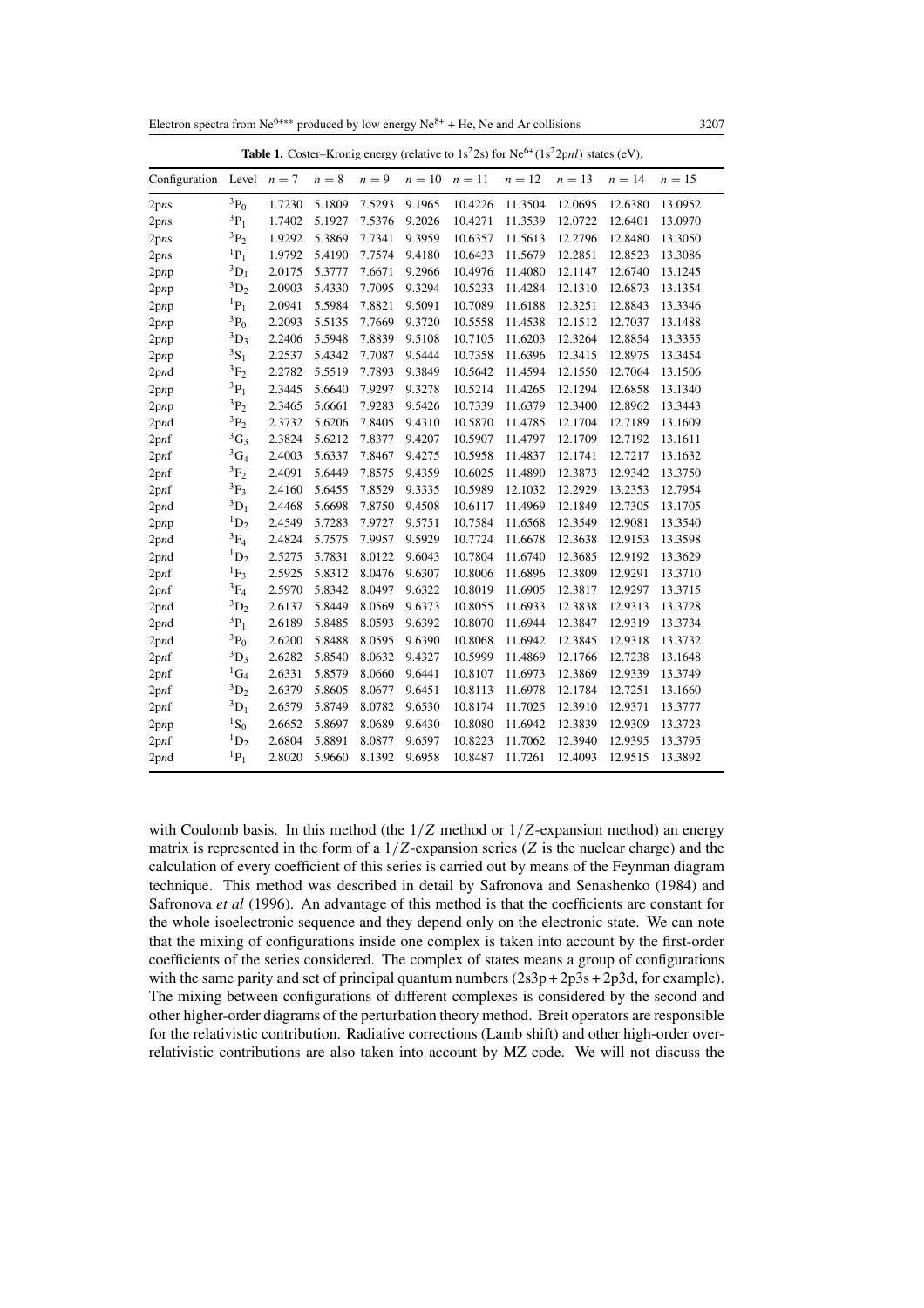calculation of all  $1/Z$  coefficients in detail (see an example in the papers by Manicini and Safronova (1995) and Tolstikhina *et al* (1996)).

For the 1s<sup>2</sup>2pnl' states of Ne<sup>6+</sup>, it should be noted that the 1s<sup>2</sup>2pnl states for Ne<sup>6+</sup> become autoionizing from  $n = 7$ . We certainly calculate the  $1s<sup>2</sup>2snl$  and  $1s<sup>2</sup>2pnl$  states together since in perturbation theory all states with one parity and with equal energy in a hydrogenic approximation must be worked out in one complex. For example, the complex of even parity with  $J = 2$  includes  $1s^2 2pnp^3P_2$ ,  $1s^2 2pnp^1D_2$ ,  $1s^2 2pnp^3D_2$ ,  $1s^2 2snd^1D_2$ ,  $1s^2 2snd^3D_2$ ,  $1s^2 2pnf^{-1}D_2$ ,  $1s^2 2pnf^{-3}D_2$  and  $1s^2 2pnf^{-3}F_2$  states (we consider *ns*, *np*, *nd* and *nf* states only). All  $1s<sup>2</sup>2snl$  states are not autoionizing since their energy relative to the threshold is negative, therefore we exclude these data from table 1.

Configuration Level a b c d e f  $1s^23s^2$  1S<sub>0</sub> 30.43 30.13 31.03 30.50 30.01 30.51  $1s^2$ 3s3p  ${}^{3}P_0$  33.57 33.63 34.13 33.53 33.39 33.24  $1s^2$ 3s3p  ${}^{1}P_1$  37.30 37.16 38.03 37.31 37.12 36.95  $1s^2$ 3s3d  ${}^{1}D_2$  37.17 36.78 37.83 37.10 37.06 36.76  $1s^2$ 3s3d  ${}^{3}D_1$  38.31 37.74 39.13 38.42 38.17 38.15  $1s^23p^2$   ${}^{3}P_0$   $39.60$   $39.14$   $40.23$   $39.51$   $39.52$   $39.02$  $1s^23p3d$   ${}^3F_2$  41.49 41.68 42.33 41.54 41.73 41.03  $1s^23p3d$   ${}^{1}D_2$   $41.73$   $41.79$   $42.33$   $41.72$   $41.85$   $41.18$  $1s^23p^2$  1S<sub>0</sub> 42.74 41.89 43.43 42.55 42.72 42.07  $1s^23p^2$  <sup>1</sup>D<sub>2</sub> 42.84 42.15 43.63 42.95 42.98 42.54  $1s^23p3d$   ${}^{3}D_1$   $43.71$   $43.53$   $44.43$   $43.74$   $43.81$   $43.33$  $1s^23p3d$   ${}^{3}P_0$   $44.26$   $43.27$   $44.93$   $44.22$   $44.36$   $43.85$  $1s^23d^2$   ${}^{3}F_2$   $45.64$   $45.16$   $46.43$   $45.91$   $45.94$   $45.39$  $1s^23p3d$   ${}^1F_3$  46.73 46.58 48.23 46.83 46.98 46.94  $1s^23d^2$  1G<sub>4</sub> 47.53 46.98 48.83 47.71 47.82 47.49  $1s^23d^2$   ${}^{3}P_0$  47.58 47.36 49.03 48.33 48.39 48.04  $1s^23d^2$  1D<sub>2</sub> 49.20 48.23 50.63 49.11 49.05 49.39  $1s^23p3d$   ${}^{1}P_1$  49.18 48.76 50.73 49.35 49.27 49.76  $1s^23d^2$  1S<sub>0</sub> 55.44 53.8 56.93 54.83 54.93 55.91

**Table 2.** The  $1s^23l3l'$  states of Ne<sup>6+</sup>. The energy (eV) is relative to  $1s^22p$ .

<sup>a</sup> MZ code.

<sup>b</sup> Cowan code. <sup>c</sup> Vaeck and Hansen (1989).

<sup>d</sup> Bachau *et al* (1990).

<sup>e</sup> Chen and Lin (1989).

<sup>f</sup> Boudjema *et al* (1991).

In table 2, we present the Auger energies of the doubly excited  $1s^23l3l'$  states for Ne<sup>6+</sup> calculated using MZ and Cowan codes. It should be noted that the atomic structure code of Cowan (1981) enables us to obtain results that are in good agreement with experimental energies by scaling the electrostatic Slater parameters to include correlation effects (Pindzola *et al* 1994). We use a scaling factor of 0.85. Our results obtained by the MZ and Cowan codes are compared in table 2 with results obtained by Vaeck and Hansen (1989), Bachau *et al* (1990), Chen and Lin (1989) and Boudjema *et al* (1991a). These data are listed in table 2 (a, b, c, d, e, f, respectively). We notice that there is some difference between the values in column b (Cowan code) and c (Vaeck and Hansen 1989), although both calculations were carried out using the same program written by Cowan. This discrepancy is probably due to the difference in the scaling parameter used in respective calculations. Safronova and Kato (1996) examined the influence of the scaling parameters on energy level calculations and showed that the selection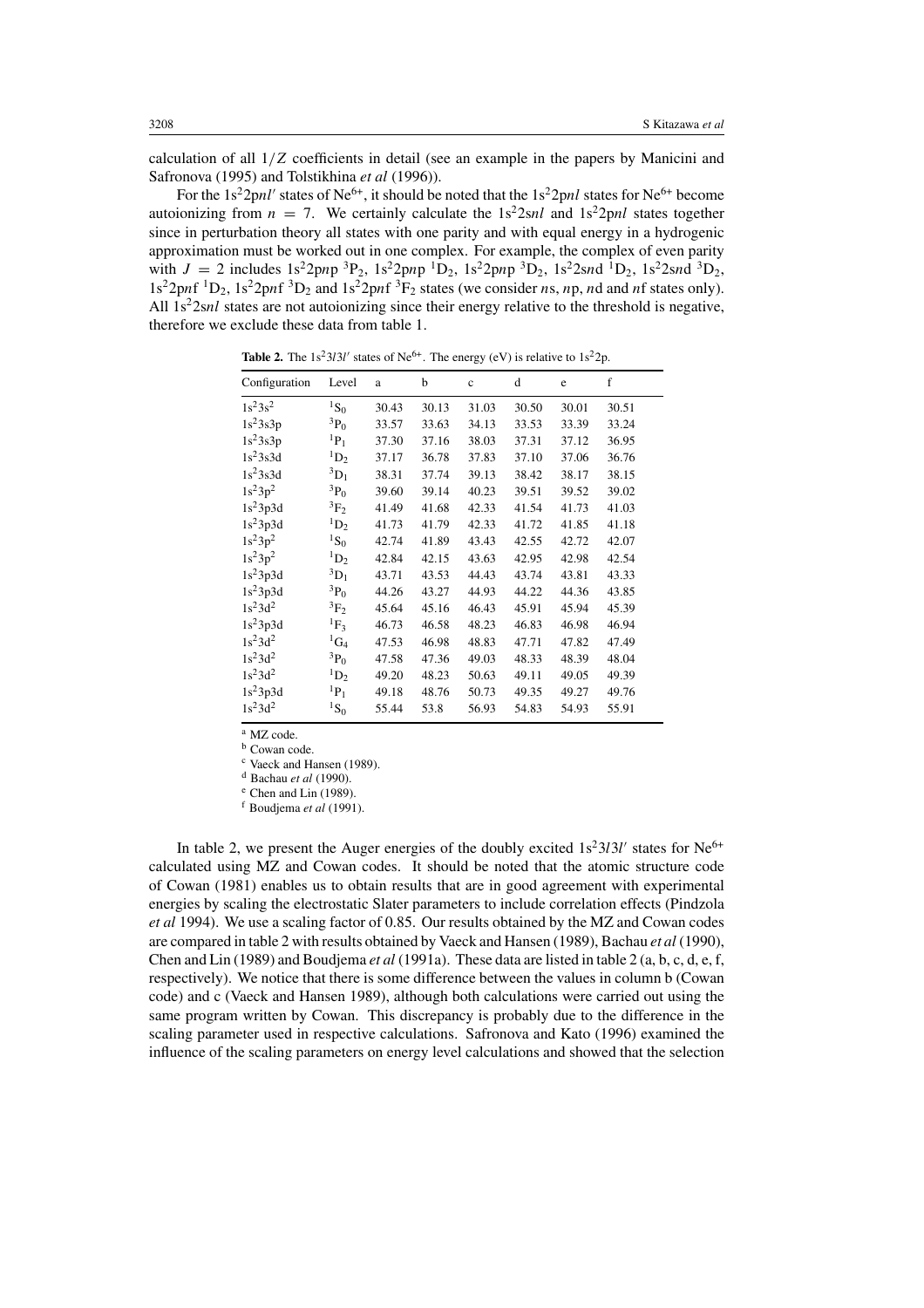of the scaling parameters could cause discrepancies up to  $0.1-0.5$  eV in energy. The data in column e were obtained by the conventional configuration-interaction (CI) method developed by Chen and Lin (1989), where one fitting parameter was used for the model potential. This parameter was obtained from  $1s^2nl$  data. The model potential used was that of Bachau *et al* (l990), but the fitting parameter was given in an analytical form without reference to account any experimental data. A huge number of eigenfunctions including high angular momenta was involved in these CI calculations. It can be seen from table 2 that data in column d are in good agreement with data from column e. The data in column f in table 2 were obtained using SUPERSTRUCTURE and AUTOLS codes by Boudjema *et al* (1991a). These data differ from data in columns d and e in 0.3–1 eV. The data in column a are obtained by the perturbation theory method that allows the inclusion of the correlation effect directly as the second-order contribution. The contribution of correlation effects to the energies of the  $1s^23lnl'$  states has also been discussed in previous papers (Safronova *et al* 1996, Nakamura *et al* 1994, 1995, Kitazawa *et al* 1998).

#### **4. Results**

A panoramic view of the ejected electron spectra which cover the whole energy range observed is shown in figure 1 for the  $Ne^{8+}$  + He, Ne and Ar collisions. The typical energy interval used in the horizontal axis was about 0.1 eV.

The curves in figure 1 show the reaction windows calculated using the extended classical over-barrier model (ECBM) (Niehaus 1986); these indicate the most preferable energy range for the two outermost electrons to be transferred from the target atom into the excited states  $Ne<sup>6+</sup>(1s<sup>2</sup>nln'l')$  which decay to the 1s<sup>2</sup>2l states. The full lines indicate the reaction windows which decay to the  $1s^2 2p$ , and dotted lines those which decay to the  $1s^2 2s$ . The crossbars above the spectra show the energy regions where the following processes occur.

$$
Coster-Kronig (1s22pnl → 1s22s)
$$
  
Ne<sup>8+</sup>(1s<sup>2</sup>) + B → Ne<sup>6+</sup>(1s<sup>2</sup>2pnl) + B<sup>2+</sup> → Ne<sup>7+</sup>(1s<sup>2</sup>2s) + e<sup>-</sup> + B<sup>2+</sup> (1)

Auger (1s23lnl- <sup>→</sup> 1s22<sup>l</sup> --) Ne8+(1s<sup>2</sup> ) + B <sup>→</sup> Ne6+(1s<sup>2</sup> 3lnl-) + B2+ <sup>→</sup> Ne7+(1s<sup>2</sup> 2l --) + e<sup>−</sup> + B2+ (2) Auger (1s24lnl - <sup>→</sup> 1s23<sup>l</sup> --)

$$
Ne^{8+}(1s^2) + B \to Ne^{6+}(1s^24lnl'') + B^{2+} \to Ne^{7+}(1s^23l'') + e^- + B^{2+}.
$$
 (3)

We observed the ejected electrons from the three series of the excited states under our experimental conditions. In the  $1s^22pnl$  energy region, we observed peaks which correspond to the states with  $n = 7-15$ . We performed energy calibration using the  $n = 8, 9$  and 10 peaks, whose energy values are given by Boudjema *et al* (1991b) as 5.5, 7.7 and 9.3 eV. The method, which was used by Boudjema *et al* (1991b) for the energy calibration, is not clear, but these values agree well with those given by the simple Rydberg formula

I.P. – 
$$
E(n) = \frac{1}{2}z^2(n - \delta)^{-2}
$$
 (atomic unit) (4)

with  $z=7$  and  $\delta \sim 0.03$ , where I.P. is the 1s<sup>2</sup>2pnl series limit 16.0 eV and  $E(n)$  is the kinetic energy of  $1s^22pnl$  peak.

The peaks in the Coster–Kronig region  $1s^2 2pnl \rightarrow 1s^2 2s$  are identified for  $n = 7-15$  in the spectra in figure 2. Experimental energies for other peaks are readout from figure 2 and are given in the last column in table 3 for the respective  $n$  quantum numbers. Theoretical energies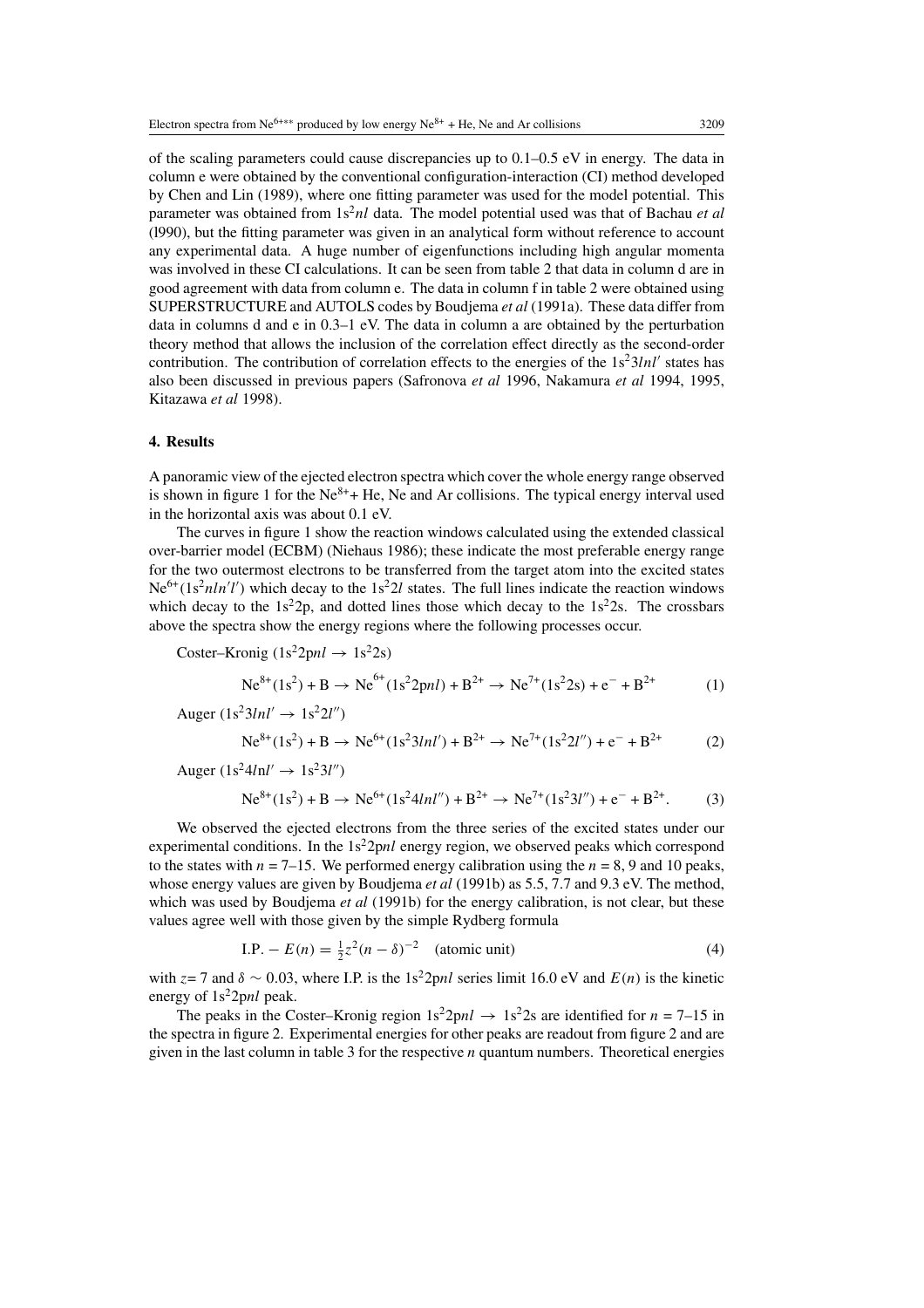

Figure 1. Ejected electron spectra from the doubly excited states of Ne<sup>6+∗∗</sup> produced by 80 keV collisions of  $Ne^{8+}$  with He, Ne and Ar. The reaction windows (Niehaus 1986) for the two outermost electrons are shown for different decay channels: full lines,  $1s^22s$ ; dotted lines,  $1s^22p$ . The designations are shown in table 4.

**Table 3.** Coster–Kronig energies averaged over the different levels with the same configration for  $Ne^{6+}(1s^22pnl)$  states (eV). Experimental data are given in the last column.

| n  | 2pns    | $2$ pnp | 2 <sub>pmd</sub> | 2 <sub>pnf</sub> | Exp.       |
|----|---------|---------|------------------|------------------|------------|
| 7  | 1.8773  | 2.2541  | 2.5145           | 2.5400           | 1.78, 2.41 |
| 8  | 5.3292  | 5.5807  | 5.7559           | 5.7698           | 5.5        |
| 9  | 7.6737  | 7.8511  | 7.9740           | 7.9804           | 7.7        |
| 10 | 9.3365  | 9.4683  | 9.5587           | 9.5600           | 9.3        |
| 11 | 10.5677 | 10.6613 | 10.7281          | 10.7275          | 10.5       |
| 12 | 11.4935 | 11.5662 | 11.6178          | 11.6148          | 11.6       |
| 13 | 12.2116 | 12.2689 | 12.3096          | 12.3049          | 12.3       |
| 14 | 12.7796 | 12.8254 | 12.8580          | 12.8522          | 12.9       |
| 15 | 13.2364 | 13.2737 | 13.3001          | 13.2934          | 13.3       |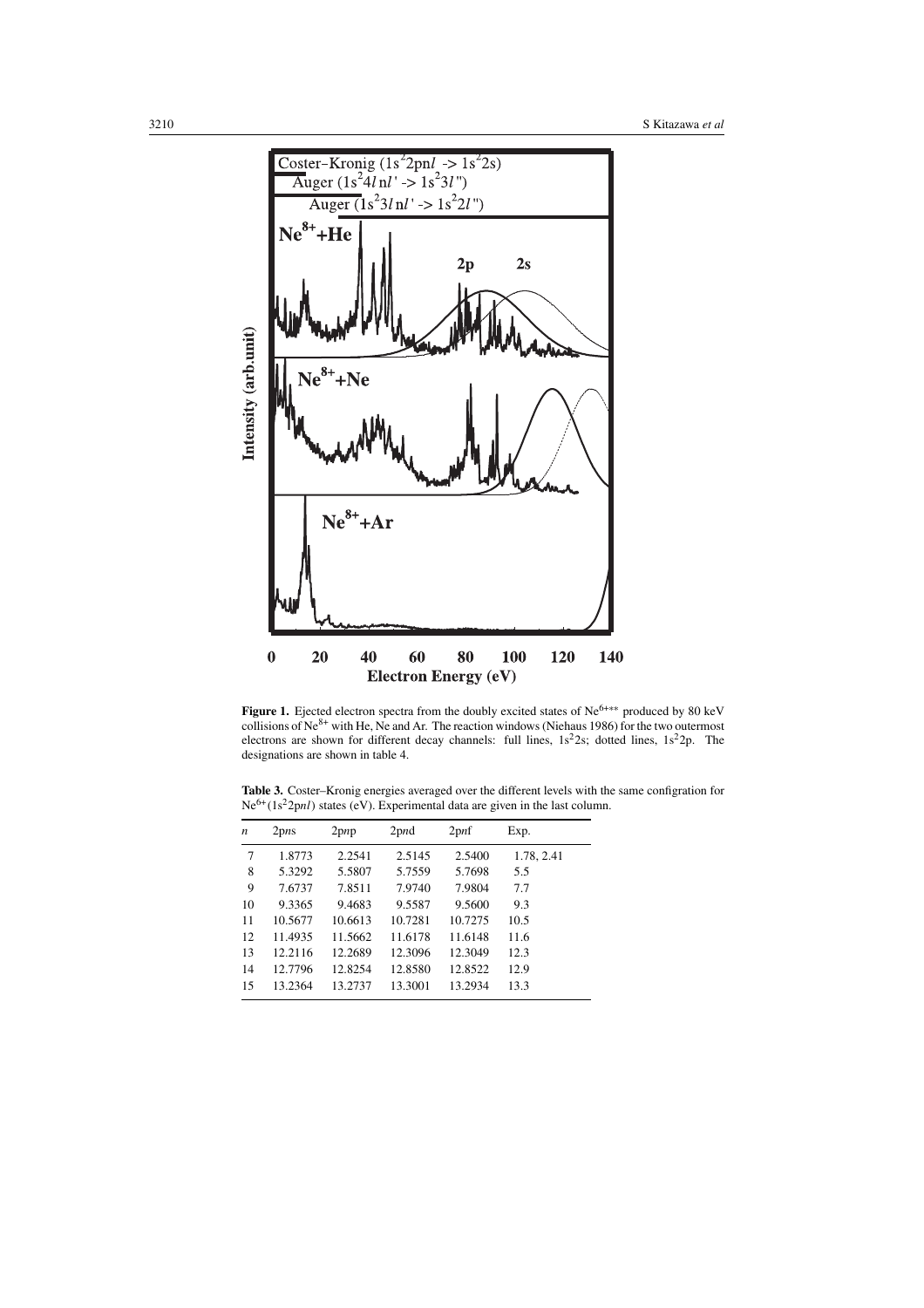

**Figure 2.** Coster–Kronig electron spectra emitted from the  $1s^2 2pnl$  ( $n = 7-15$ ) states of Ne<sup>6+∗∗</sup> ions produced by 80 keV collision of Ne<sup>8+</sup> with He, Ne and Ar.

given in table 3 were obtained by averaging the energy values in table 1 over the different terms that have the same configuration. In table 3, experimental energies for the states with the same *n* quantum numbers are compared despite the difference in  $l$  quantum numbers. The theoretical energy values obtained include the shift due to the post collision interaction (PCI) effect, which is caused by the Coulomb interaction between the emitted electron and the slowly receding ionized collision partner. The PCI effect yields peak maxima at a position shift by

$$
\Delta \epsilon = -Q/2V\tau (1 - V/|V - v_o|) \quad \text{(atomic unit)} \tag{5}
$$

with Q the charge of the PCI-inducing collision partner,  $\tau$  the lifetime of the decaying state, V the collision velocity and  $v<sub>o</sub>$  the velocity of the ejected electron (Mack *et al* 1989).

The peaks (1.78 and 2.41 eV) are identified for  $n = 7$ . It should be noted that the first peak ( $E = 1.78$  eV) corresponds to the Coster–Kronig electrons from the 1s<sup>2</sup>2p7s state and the second peak corresponds to those from  $1s^22p7p$ ,  $1s^22p7d$  and  $1s^22p7f$ . We could not observe the series limit of  $1s^22pnl \rightarrow 1s^22s$  clearly, because the transition  $1s^22pnl \rightarrow 1s^22s$ energetically overlaps with the  $1s^24l5l' \rightarrow 1s^23p$  transition. The widths of those peaks are observed to be 0.3 eV.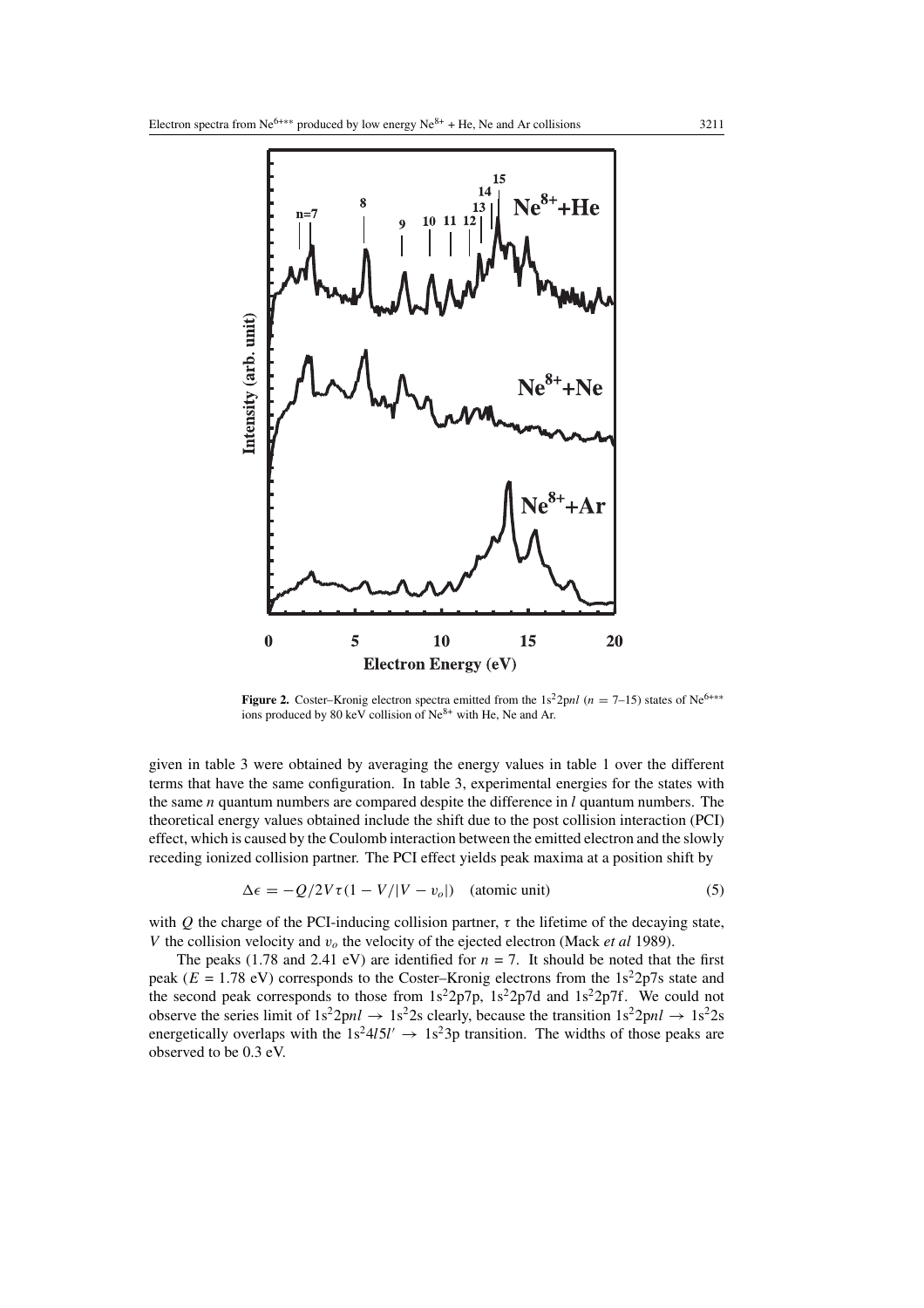

**Figure 3.** Ejected electron spectra from the Ne<sup>6+\*\*</sup>(1s<sup>2</sup>3l3l') states produced by 80 keV Ne<sup>8+</sup> + He and Ne collisions. The vertical lines represent the theoretical values, which include the PCI effect. The designations are shown in table 4.

Spectra of ejected electrons from the doubly excited states  $Ne^{6+}(1s^23l3l')$  produced by collisions of 80 keV  $Ne^{8+}$  ions with He and Ne are shown in figure 3. For the Ar target, no signals were practically observed in the energy region for the  $Ne^{6+}(1s^23lnl')$  states, as seen in figure 1. Therefore, we limit the discussion here to the cases of only the He and Ne targets. The fact that a very scarce population of the  $(1s<sup>2</sup>3lnl')$  states occurs for the Ar target might be understood by considering that the reaction window is situated far outside this energy region.

In the case of the He target, only the singlet states of doubly excited configurations can be produced unless the collision has changed an electron spin (Nakamura *et al* 1994, 1995, Kitazawa *et al* 1998). For the Ne target, the double-electron capture process can produce both singlet and triplet doubly excited states. The spin state dependence is similar to the case of collisions of other He-like ions,  $O^{6+}$  and  $N^{5+}$ , with He and other rare-gas targets (Nakamura *et al* 1995, Kitazawa *et al* 1998).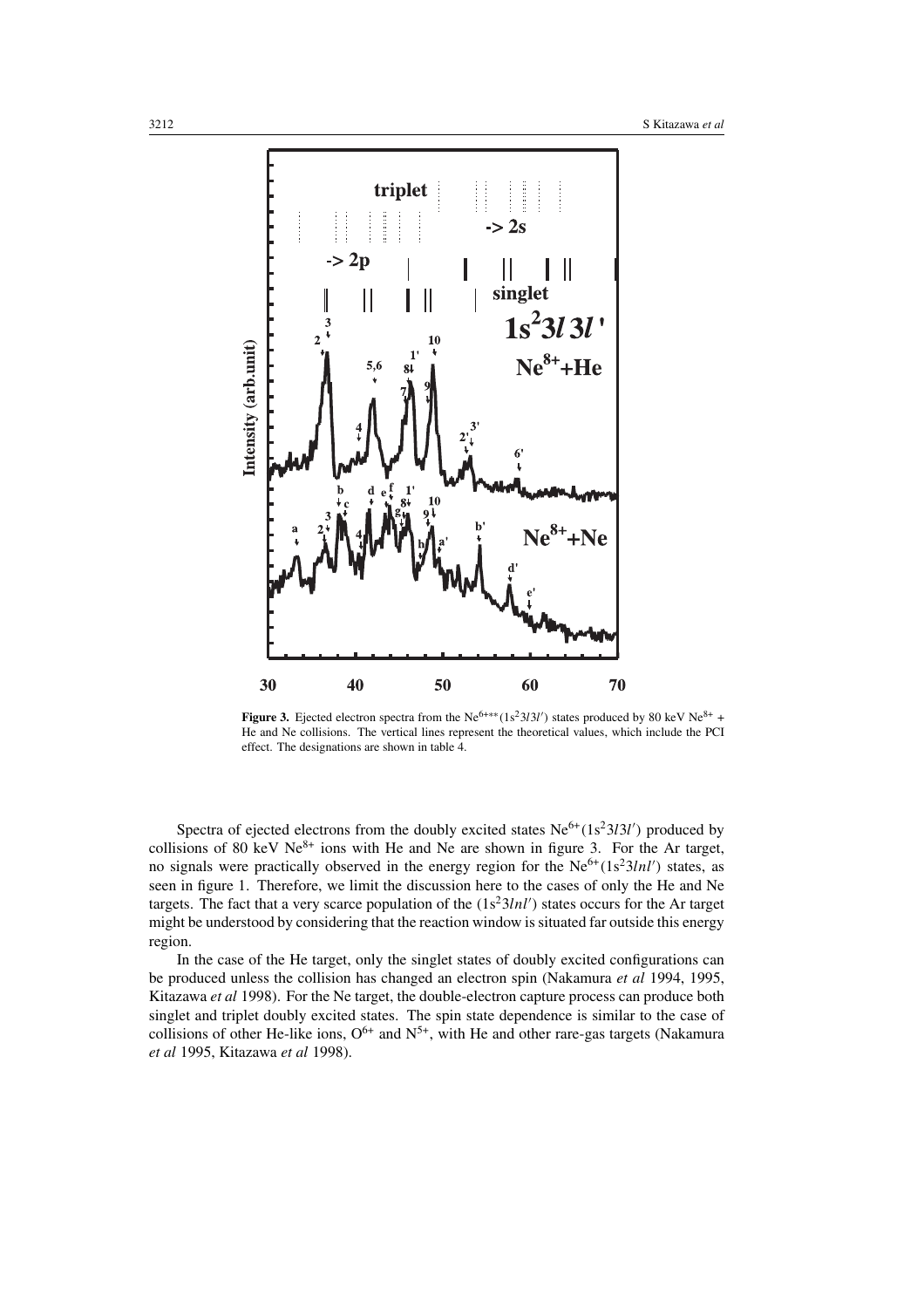In figure 3, some peaks have been labelled for comparison with theory. The numerals 1, 2, 3... are used for the singlet  $(1s^23l3l')$  states. Letters a, b, c, ... are used for the triplet  $(1s<sup>2</sup>3l3l')$  states. Labels without a prime indicate autoionization to the  $(1s<sup>2</sup>2p)$  and those with a prime to the  $(1s<sup>2</sup>2s)$ . Table 4 gives a comparison between theoretical energies obtained by the perturbation method (MZ code) and those from experiment. The accuracy of experimental energy values was estimated to be better than 0.2 eV. The theoretical energies have been shifted taking into account the PCI effect. In table 4, we have inserted calculated data for branching ratios (c) and (d) for the decay channels  $1s^22p$  and  $1s^22s$ , respectively. Auger widths are also included in units of  $10^{13}$  s<sup>-1</sup>. The data c1, d1 and e1 are calculated using the Cowan code.

In the case of the He target, all singlet states labelled 2 to 10 are identified for the decay channel  $1s^22p$  except for the imaginary line number (1). The absence of line 1 is well explained by the theoretical results that the branching ratio of the  $(1s<sup>2</sup>3s<sup>2</sup>)<sup>-1</sup>S<sub>0</sub>$  state to the  $1s<sup>2</sup>2p$  decay channel, 0.002, is negligibly small compared with the other decay channel  $1s<sup>2</sup>2s$ , 0.998. Instead of line 1, the autoionization  $1s^23s^2$   ${}^1S_0 \rightarrow 1s^22s$  produces line 1' clearly, as shown in figure 3. For the decay channel  $1s<sup>2</sup>2s$ , lines  $1', 2', 3'$  and  $6'$  are identified. Intensity ratios of corresponding lines without a prime to those with a prime, for instance intensity ratio of line 2 to line 2', reflect reasonably the theoretical branching ratios. No traces for imaginary  $9'$  and  $10'$  lines are observed, reflecting that the corresponding branching ratios to the  $1s<sup>2</sup>2s$ channel are negligibly small.

In the case of the Ne target, for the decay channel  $1s^22p$ , eight peaks for triplet states (labelled a–h) were identified, in addition to six peaks for singlet states (labelled 2–10) as shown in figure 3. For the decay channel  $1s<sup>2</sup>2s$ , four peaks  $(a'-e')$  were identified. In the whole energy range, lines due to triplet states prevail over those due to singlet states.

Agreement between experimental and theoretical energy values is found to be within 0.3 eV except for several peaks, as seen in figure 3 and table 4.

Spectra of ejected electrons from the configuration of  $\mathrm{Ne}^{6+}(1\mathrm{s}^2\mathrm{314}l')$  produced in collisions of 80 keV  $Ne^{8+}$  ions with He and Ne targets are shown in figure 4. The labelling scheme follows that of figure 3, but for peaks of the  $1s<sup>2</sup>3l4l'$  manifold. In table 5, results of theoretical calculations for state energy, branching ratio and Auger width are tabulated for the  $1s<sup>2</sup>3l4l'$ configuration following the same scheme as that of table 4. Table 5 also gives an identification of the  $Ne^{6+}(1s^23l4l')$  spectra. It is more difficult to identify these spectra than is the case with  $Ne^{6+}(1s^23l3l')$ , because the  $1s^23l4l'$  manifold comprises 56 terms in a 30 eV interval, whereas the  $1s<sup>2</sup>3l3l'$  manifold includes only 19 terms in the same energy interval.

For the He target, we succeeded in identifying 15 peaks due to singlet states for the  $1s^22p$ decay channel, and 13 peaks for the  $1s<sup>2</sup>2s$  decay channel. Absence of line 4' is well explained by the prediction that the branching ratio to the  $1s^22s$  channel for the  $(1s^23p4p)^1P_1$  state has to be zero. A part of the energy region for the  $1s<sup>2</sup>2s$  decay channel overlap with some peaks attributable to the Auger decay  $Ne^{6+}(1s^23l5l') \rightarrow 1s^22p$  as indicated by I to IV in figure 4.

In the case of the Ne target, if singlet and triplet states are formed with almost the same probabilities as for the  $1s<sup>2</sup>3l4l'$  configuration, the emitted electron spectrum probably becomes very complicated; but, in fact, we obtain a rather simple spectrum compared with the He target case, as shown in figure 4. Though the  $1s<sup>2</sup>3l4l'$  formation by the collision with the Ne target does not exist in the centre region of the reaction window, it still remains in the tail region (see figure 1), so we can expect that the two outermost electron transfer process is more probable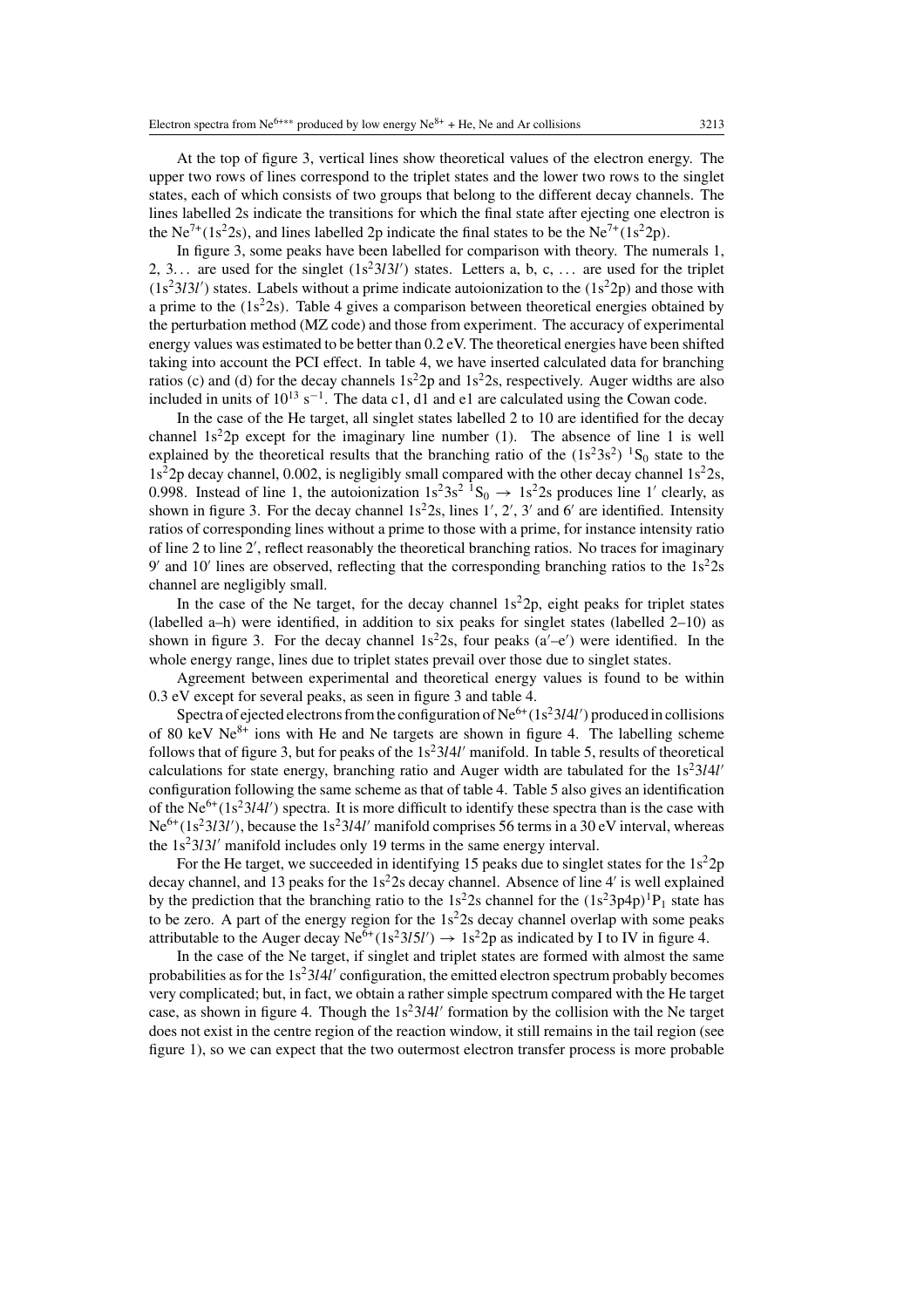|                                |                           |                  |                  |                     | work; a2, b2, c2, d2, e2, Boudjema et al (1991a); a3, b3, Bachau et al (1990). |            |                          |                        |                          |                          |
|--------------------------------|---------------------------|------------------|------------------|---------------------|--------------------------------------------------------------------------------|------------|--------------------------|------------------------|--------------------------|--------------------------|
|                                |                           | Auger widths (e) |                  | Branching ratio (c) |                                                                                | Energy (a) |                          |                        |                          |                          |
| Configuration                  | Level e1                  |                  | e2               | c1                  | c2                                                                             | a1         | a2                       | a3                     |                          | Exp. Peak                |
| $1s^23l3l' \rightarrow 1s^22p$ |                           |                  |                  |                     |                                                                                |            |                          |                        |                          |                          |
| $3s^2$                         | ${}^{1}S_0$               | 9.62             | 13.3             |                     | 0.002 0.018                                                                    |            | 30.03 29.86 30.16        |                        | $\overline{\phantom{a}}$ | (1)                      |
| 3s3p                           | $^{3}P_{0}$               | 11.21            | 13.7             |                     | 0.546 0.546                                                                    | 33.51      |                          | 33.05 32.85            | 33.3                     | a                        |
| 3s3p                           | ${}^{1}P_1$               | 42.72            | 48.5             | 0.67                | 0.661                                                                          | 36.68      |                          | 36.06 35.66 36.8       |                          | 3                        |
| 3s3d                           | $\mathrm{^{1}D_{2}}$      | 26.06            | 32.2             |                     | 0.603 0.704                                                                    | 36.49      | 36.24                    | 35.94                  | 36.2                     | $\mathfrak{2}$           |
| 3s3d                           | ${}^3D_1$                 | 3.15             | 3.46             |                     | 0.368 0.355                                                                    | 37.70      |                          | 38.26 37.96 38.1       |                          | b                        |
| $3p^2$                         | $^{3}P_0$                 | 21.69            | 26.4             | 1                   | $\mathbf{1}$                                                                   | 38.89      |                          | 38.80 38.40            | 38.7                     | $\mathbf c$              |
| 3p3d                           | $\mathrm{^{3}F_{2}}$      | 0.212            | 0.01             | 0.76                | 0.864                                                                          | 41.68      |                          | 41.40 40.90 41.6       |                          | d                        |
| 3p3d                           | $\mathrm{^{1}D_{2}}$      | 1.77             | 1.64             | 1                   | $\mathbf{1}$                                                                   | 41.77      |                          | 41.58 41.08            | 41.8                     | 5                        |
| $3p^2$                         | ${}^{1}S_{0}$             | 76.85            | 89.2             |                     | 0.884 0.894                                                                    | 41.00      |                          | 40.28 39.58 40.3       |                          | 4                        |
| $3p^2$                         | $\mathrm{^{1}D_{2}}$      | 29.4             | 34.5             |                     | 0.638 0.598                                                                    | 41.81      |                          | 42.00 41.50            | 42.1                     | 6                        |
| 3p3d                           | ${}^3D_1$                 | 13.01            | 15.2             | 1                   | $\mathbf{1}$                                                                   |            |                          | 43.38 43.22 42.92 43.7 |                          | f                        |
| 3p3d                           | $3P_0$                    | 7.27             | 7.71             |                     | 0.941 0.930                                                                    |            |                          | 43.19 43.91 43.61      | 43.4                     | e                        |
| $3d^2$                         | ${}^3F_2$                 | 13.72            | 16.0             | 1                   | $\mathbf{1}$                                                                   |            |                          | 45.00 45.41 44.91      | 45.4                     | g                        |
| 3p3d                           | ${}^{1}F_3$               | 41.66            | 43.7             |                     | 0.884 0.897                                                                    |            |                          | 46.09 45.58 45.88      | 45.9                     | 8                        |
| 3d <sup>2</sup>                | ${}^1G_4$                 | 89.71            | 96.9             |                     | 0.863 0.895                                                                    |            | 45.92 45.15 44.85        |                        | 45.4                     | 7                        |
| 3d <sup>2</sup>                | $^{3}P_{0}$               | 0.863            | 0.837            | 1                   | $\mathbf{1}$                                                                   |            | 47.35 48.19 47.89        |                        | $\overline{\phantom{a}}$ | h                        |
| 3d <sup>2</sup>                | ${}^1D_2$                 | 22.08            | 20.4             |                     | 0.998 0.993                                                                    | 47.97      |                          | 48.46 48.76            | 48.7                     | 9                        |
| 3p3d                           | ${}^{1}P_1$               | 19.08            | 21.0             |                     | 0.999 0.985                                                                    | 48.53      |                          | 48.75 49.15            | 48.9                     | 10                       |
| $3d^2$                         | ${}^{1}S_0$               | 3.52             | 2.70             |                     | 0.716 0.743                                                                    |            | 53.76 54.37 55.77        |                        |                          |                          |
|                                |                           |                  | Auger widths (e) |                     | Branching ratio (d)                                                            |            | Energy (b)               |                        |                          |                          |
| Configuration                  | Level e1                  |                  | e2               | d1                  | d2                                                                             | b1         | b <sub>2</sub>           | b3                     |                          | Exp. Peak                |
| $1s^23l3l' \rightarrow 1s^22s$ |                           |                  |                  |                     |                                                                                |            |                          |                        |                          |                          |
| $3s^2$                         | ${}^{1}S_0$               | 9.62             | 13.3             |                     | 0.998 0.982                                                                    |            |                          | 46.04 45.86 46.16 46.3 |                          | 1'                       |
| 3s3p                           | ${}^3P_0$                 | 11.21            | 13.7             |                     | 0.454 0.454                                                                    |            |                          | 49.52 49.06 48.86      | 49.5                     | a'                       |
| 3s3p                           | $P_1$                     | 42.72            | 48.5             | 0.33                | 0.339                                                                          |            |                          | 52.66 52.03 51.63 53.1 |                          | 3'                       |
| 3s3d                           | $\mathrm{^{1}D_{2}}$      | 26.06            | 32.2             |                     | 0.397 0.296                                                                    | 52.48      | 52.23 51.93              |                        | 52.5                     | $2^{\prime}$             |
| 3s3d                           | ${}^3D_1$                 | 3.15             | 3.46             |                     | 0.632 0.645                                                                    |            |                          | 53.72 54.28 53.98 54.2 |                          | $\mathbf{b}'$            |
| $3p^2$                         | $^{3}P_0$                 | 21.69            | 26.4             | $\boldsymbol{0}$    | $\overline{0}$                                                                 | 54.89      |                          |                        |                          |                          |
| 3p3d                           | $\mathrm{^{3}F_{2}}$      | 0.212            | 0.01             | 0.24                | 0.136                                                                          |            |                          | 57.70 57.42 56.92      | 57.6                     | d'                       |
| 3p3d                           | $\mathrm{^{1}D_{2}}$      | 1.77             | 1.64             | $\overline{0}$      | $\boldsymbol{0}$                                                               | 57.79      | $\overline{\phantom{a}}$ |                        |                          |                          |
| $3\mathrm{p}^2$                | ${}^{1}S_0$               | 76.85            | 89.2             |                     | 0.116 0.106                                                                    |            | 56.95 56.21 55.51        |                        | $\overline{\phantom{a}}$ | $\overline{\phantom{0}}$ |
| $3p^2$                         | ${}^{1}D_2$               | 29.4             | 34.5             |                     | 0.362 0.402                                                                    | 57.80      | 57.99                    | 57.49                  | 58.1                     | $6^{\prime}$             |
| 3p3d                           | ${}^3D_1$                 | 13.01            | 15.2             | 0                   | 0                                                                              | 59.39      |                          |                        |                          |                          |
| 3p3d                           | $^{3}P_0$                 | 7.27             | 7.71             |                     | 0.059 0.070                                                                    | 59.20      |                          | 59.92 59.62 59.2       |                          | e'                       |
| 3d <sup>2</sup>                | $\mathrm{^{3}F_{2}}$      | 13.72            | 16.0             | $\overline{0}$      | $\overline{0}$                                                                 | 61.01      |                          |                        |                          |                          |
| 3p3d                           | ${}^{1}F_3$               | 41.66            | 43.7             |                     | 0.116 0.103                                                                    |            | 62.07 61.57 61.87        |                        |                          |                          |
| 3d <sup>2</sup>                | ${}^1G_4$                 | 89.71            | 96.9             |                     | 0.137 0.105                                                                    | 61.87      |                          | 61.10 60.80            |                          |                          |
| $3d^2$                         | $^3\mathrm{P}_0$          | 0.863            | 0.84             | 0                   | $\boldsymbol{0}$                                                               | 63.37      | $\equiv$                 |                        |                          | $\overline{\phantom{0}}$ |
| $3d^2$                         | $\mathrm{^{1}D_{2}}$      | 22.08            |                  |                     |                                                                                |            | 63.97 64.46 64.76        |                        |                          | 9'                       |
|                                |                           | 19.08            | 20.4             |                     | 0.002 0.007                                                                    |            |                          |                        | $\overline{\phantom{a}}$ |                          |
| 3p3d<br>3d <sup>2</sup>        | $P_1$<br>$^1\mathrm{S}_0$ |                  | 21.0             |                     | 0.001 0.015                                                                    |            | 64.54 64.75 65.15        |                        |                          | 10'                      |
|                                |                           | 3.52             | 2.70             |                     | 0.284 0.257                                                                    |            | 69.77 70.39 71.79        |                        |                          |                          |

**Table 4.**  $1s^23l^3l'$  states for Ne<sup>6+</sup>. The energy(eV) is relative to the  $1s^22p(a)$  and  $1s^22s(b)$  states, branching ratios for 1s<sup>2</sup>2p(c) and 1s<sup>2</sup>2s(d) channels and Auger widths in 10<sup>13</sup> s<sup>-1</sup>. The PCI effect is included on the energy. Experimental data are given in the column Exp. a1, b1, c1, d1, e1, this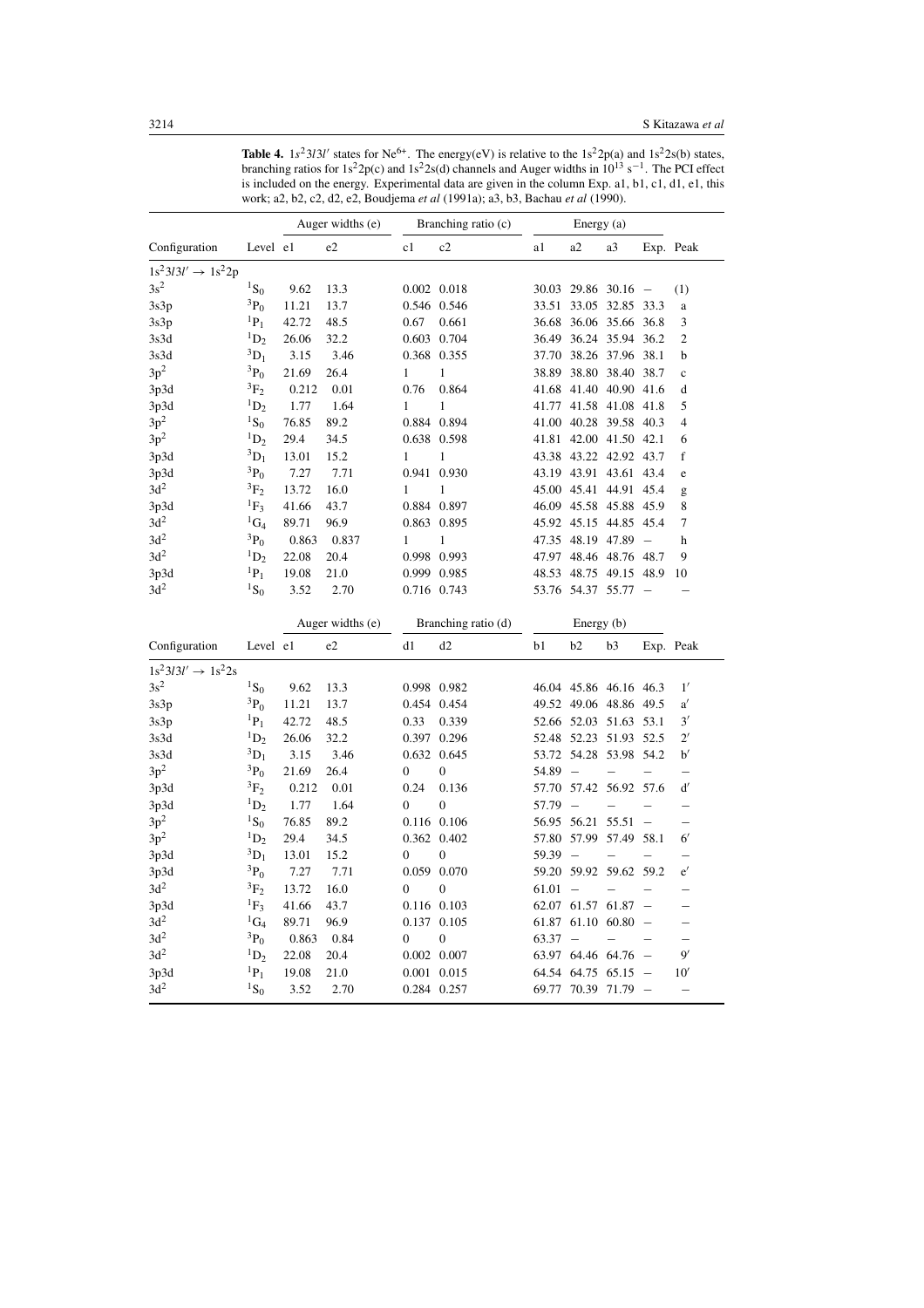|                                |                      |                          |                     |                          | Energy (a)               |                          |      |                                                                                                                                                                                                                                                                                                                                                                                                                                |
|--------------------------------|----------------------|--------------------------|---------------------|--------------------------|--------------------------|--------------------------|------|--------------------------------------------------------------------------------------------------------------------------------------------------------------------------------------------------------------------------------------------------------------------------------------------------------------------------------------------------------------------------------------------------------------------------------|
| Configuration                  | Level                | Auger widths (e)         | Branching ratio (c) | a1                       | a2                       | a3                       | Exp. | Peak                                                                                                                                                                                                                                                                                                                                                                                                                           |
| $1s^23l4l' \rightarrow 1s^22p$ |                      |                          |                     |                          |                          |                          |      |                                                                                                                                                                                                                                                                                                                                                                                                                                |
| 3s4s                           | ${}^3S_1$            | 0.212                    | 0.005               | 71.59                    | 71.94                    | $\qquad \qquad -$        |      |                                                                                                                                                                                                                                                                                                                                                                                                                                |
| 3s4s                           | ${}^{1}S_{0}$        | 8.27                     | 0.020               | 72.44                    | 72.88                    | 72.59                    |      |                                                                                                                                                                                                                                                                                                                                                                                                                                |
| 3s4p                           | ${}^{1}P_1$          | 2.28                     | 0.318               | 72.77                    | 73.73                    | 73.57                    | 74.1 | 1                                                                                                                                                                                                                                                                                                                                                                                                                              |
| 3s4p                           | $^{3}P_0$            | 5.98                     | 0.425               | 73.17                    | 74.26                    | $\qquad \qquad -$        | 73.8 | a                                                                                                                                                                                                                                                                                                                                                                                                                              |
| 3s4d                           | ${}^3D_1$            | 0.934                    | 0.121               | 74.98                    | 75.31                    | $\overline{\phantom{0}}$ | 75.2 | b                                                                                                                                                                                                                                                                                                                                                                                                                              |
| 3s4d                           | ${}^1D_2$            | 7.38                     | 0.361               | 75.13                    | 75.54                    | 75.30                    | 75.6 | $\overline{c}$                                                                                                                                                                                                                                                                                                                                                                                                                 |
| 3s4f                           | $^3\mathrm{F}_2$     | 0.379                    | 0.027               | 77.02                    | 76.96                    | $\qquad \qquad -$        | 76.9 | $\mathbf c$                                                                                                                                                                                                                                                                                                                                                                                                                    |
| 3p4s                           | $^{3}P_0$            | 2.86                     | 0.806               | 77.01                    | 76.80                    | $\overline{\phantom{0}}$ | 76.9 | $\mathbf c$                                                                                                                                                                                                                                                                                                                                                                                                                    |
| 3s4f                           | ${}^{1}F_3$          | 4.60                     | 0.950               | 76.71                    | 77.23                    | 76.64                    | 76.6 | 3                                                                                                                                                                                                                                                                                                                                                                                                                              |
| 3p4s                           | ${}^{1}P_1$          | 28.0                     | 0.677               | 77.83                    | 77.68                    | 76.83                    |      |                                                                                                                                                                                                                                                                                                                                                                                                                                |
| 3p4p                           | ${}^{1}P_1$          | 0.208                    | $\mathbf{1}$        | 77.71                    | 77.94                    | 77.60                    | 77.5 | $\overline{4}$                                                                                                                                                                                                                                                                                                                                                                                                                 |
| 3p4p                           | $^{3}D_{1}$          | 1.11                     | 0.482               | 78.06                    | 78.43                    | $\overline{\phantom{0}}$ |      |                                                                                                                                                                                                                                                                                                                                                                                                                                |
| 3d4s                           | ${}^1D_2$            | 14.1                     | 0.889               | 77.89                    | 78.21                    | 77.72                    | 78.3 | 5                                                                                                                                                                                                                                                                                                                                                                                                                              |
| 3p4p                           | $^{3}P_0$            | 15.9                     | $\mathbf{1}$        | 78.74                    | 79.08                    | $\overline{\phantom{0}}$ |      |                                                                                                                                                                                                                                                                                                                                                                                                                                |
| 3p4p                           | ${}^3S_1$            | 0.450                    | 0.822               | 78.58                    | 78.99                    | $\overline{\phantom{0}}$ |      |                                                                                                                                                                                                                                                                                                                                                                                                                                |
| 3p4d                           | $^3\mathrm{D}_1$     | 0.908                    | $\mathbf{1}$        | 79.42                    | 79.22                    | $\qquad \qquad -$        | 79.7 | d                                                                                                                                                                                                                                                                                                                                                                                                                              |
| 3p4d                           | ${}^{1}F_3$          | 0.0838                   | 0.911               | 79.85                    | 79.71                    | 79.40                    | 80.1 | 6                                                                                                                                                                                                                                                                                                                                                                                                                              |
| 3d4s                           | ${}^3D_1$            | 0.105                    | 0.307               | 79.35                    | 79.92                    | $\qquad \qquad -$        |      |                                                                                                                                                                                                                                                                                                                                                                                                                                |
| 3p4d                           | ${}^1D_2$            | 1.64                     | $\mathbf{1}$        | 80.01                    | 79.86                    | 79.48                    | 80.1 | 6                                                                                                                                                                                                                                                                                                                                                                                                                              |
| 3p4d                           | ${}^{1}P_1$          | 1.22                     | 0.995               | 80.24                    | 80.16                    | 79.98                    | 80.1 | 6                                                                                                                                                                                                                                                                                                                                                                                                                              |
| 3p4d                           | ${}^3F_2$            | 0.137                    | 0.198               | 80.56                    | 80.32                    | $\qquad \qquad -$        | 80.8 | e                                                                                                                                                                                                                                                                                                                                                                                                                              |
| 3p4f                           | ${}^{1}F_3$          | 0.283                    | $\mathbf{1}$        | 80.32                    | 80.76                    | 80.30                    | 80.8 |                                                                                                                                                                                                                                                                                                                                                                                                                                |
| 3p4f                           | ${}^3G_3$            | 0.333                    | 0.864               | 80.45                    | 80.83                    | $\qquad \qquad -$        | 80.8 | e                                                                                                                                                                                                                                                                                                                                                                                                                              |
| 3d4p                           | $\mathrm{^{1}D_{2}}$ | 0.918                    | $\mathbf{1}$        | 81.01                    | 80.89                    | 80.39                    |      |                                                                                                                                                                                                                                                                                                                                                                                                                                |
| 3p4d                           | $^3\mathrm{P}_0$     | 2.33                     | 0.995               | 81.19                    | 81.20                    | $\overline{\phantom{0}}$ |      |                                                                                                                                                                                                                                                                                                                                                                                                                                |
| 3p4f                           | ${}^3F_2$            | 0.270                    | $\mathbf{1}$        | 80.71                    | 81.13                    | $\overline{\phantom{0}}$ |      |                                                                                                                                                                                                                                                                                                                                                                                                                                |
| 3d4p                           | $^3\mathrm{F}_2$     | 4.35                     | 0.751               | 81.35                    | 81.37                    | $\qquad \qquad -$        | 81.6 | f                                                                                                                                                                                                                                                                                                                                                                                                                              |
| 3p4p                           | ${}^{1}S_0$          | 50.8                     | 0.913               | 80.16                    | 80.62                    | 79.23                    |      |                                                                                                                                                                                                                                                                                                                                                                                                                                |
| 3p4p                           | $\mathrm{^{1}D_{2}}$ | 18.4                     | 0.592               | 80.79                    | 81.30                    | 80.56                    | 81.2 | 7                                                                                                                                                                                                                                                                                                                                                                                                                              |
| 3d4d                           | ${}^{1}F_3$          | 0.347                    | $\mathbf{1}$        | 81.17                    | 81.74                    | 81.60                    | 81.2 | $\tau$                                                                                                                                                                                                                                                                                                                                                                                                                         |
| 3d4d                           | ${}^3D_1$            | 0.0863                   | 0.937               | 81.37                    | 81.95                    | $\qquad \qquad -$        | 81.6 | $\mathbf f$                                                                                                                                                                                                                                                                                                                                                                                                                    |
| 3d4p                           | ${}^3D_1$            | 8.25                     | $\mathbf{1}$        | 81.92                    | 81.87                    | $\overline{\phantom{0}}$ |      |                                                                                                                                                                                                                                                                                                                                                                                                                                |
| 3d4d                           | ${}^{1}P_1$          | 0.0252                   | $\mathbf{1}$        | 81.82                    | 82.56                    | 82.40                    | 82.0 | 8                                                                                                                                                                                                                                                                                                                                                                                                                              |
| 3d4d                           | ${}^3G_3$            | 1.43                     | 0.961               | 81.83                    | 82.33                    | $\overline{\phantom{0}}$ |      |                                                                                                                                                                                                                                                                                                                                                                                                                                |
| 3d4p                           | ${}^3P_0$            | 2.85                     | 0.919               | 82.29                    | 82.30                    | $\qquad \qquad -$        |      |                                                                                                                                                                                                                                                                                                                                                                                                                                |
| 3d4f                           | ${}^1\text{G}_4$     | 0.740                    | $\mathbf{1}$        | 82.46                    | 82.40                    | 82.29                    | 82.8 | 10                                                                                                                                                                                                                                                                                                                                                                                                                             |
| 3d4f                           | $^3\mathrm{H}_4$     | $\overline{\phantom{0}}$ |                     | $\overline{\phantom{0}}$ | $\overline{\phantom{0}}$ |                          |      |                                                                                                                                                                                                                                                                                                                                                                                                                                |
| 3p4f                           | $^1\mathrm{G}_4$     | 26.0                     | 0.806               | 81.83                    | 81.94                    | 81.76                    | 82.3 | 9                                                                                                                                                                                                                                                                                                                                                                                                                              |
| 3p4f                           | ${}^3D_1$            | 0.626                    | 0.982               | 82.49                    | 83.10                    | $\qquad \qquad -$        | 83.2 | g                                                                                                                                                                                                                                                                                                                                                                                                                              |
| 3d4f                           | ${}^3F_2$            | 0.539                    | 0.983               | 83.28                    | 83.35                    |                          | 83.2 | g                                                                                                                                                                                                                                                                                                                                                                                                                              |
| 3d4f                           | ${}^3F_2$            | 8.46                     | $\mathbf{1}$        | 82.66                    | 83.26                    | -                        | 83.2 | $\mathbf{g}% _{T}=\mathbf{g}_{T}=\mathbf{g}_{T}=\mathbf{g}_{T}=\mathbf{g}_{T}=\mathbf{g}_{T}=\mathbf{g}_{T}=\mathbf{g}_{T}=\mathbf{g}_{T}=\mathbf{g}_{T}=\mathbf{g}_{T}=\mathbf{g}_{T}=\mathbf{g}_{T}=\mathbf{g}_{T}=\mathbf{g}_{T}=\mathbf{g}_{T}=\mathbf{g}_{T}=\mathbf{g}_{T}=\mathbf{g}_{T}=\mathbf{g}_{T}=\mathbf{g}_{T}=\mathbf{g}_{T}=\mathbf{g}_{T}=\mathbf{g}_{T}=\mathbf{g}_{T}=\mathbf{g}_{T}=\mathbf{g}_{T}=\math$ |
| 3d4f                           | ${}^{1}D_{2}$        | 0.268                    | $\mathbf{1}$        | 83.62                    | 83.82                    | 83.70                    | 83.9 | 12                                                                                                                                                                                                                                                                                                                                                                                                                             |
| 3d4d                           | ${}^3S_1$            | 0.103                    | 0.642               | 83.13                    | 83.98                    | $\overline{\phantom{0}}$ |      |                                                                                                                                                                                                                                                                                                                                                                                                                                |
| 3d4f                           | ${}^3G_3$            | 1.34                     | $\mathbf{1}$        | 84.08                    | 84.28                    | $\overline{\phantom{0}}$ |      |                                                                                                                                                                                                                                                                                                                                                                                                                                |
| 3p4f                           | ${}^{1}D_2$          | 2.50                     | 0.702               | 83.29                    | 83.49                    | 83.47                    | 83.4 | 11                                                                                                                                                                                                                                                                                                                                                                                                                             |

**Table 5.** 1s<sup>2</sup>3l4l' states for Ne<sup>6+</sup>. The energy (eV) is relative to the 1s<sup>2</sup>2p(a) and 1s<sup>2</sup>2s(b) states, branching ratios for 1s<sup>2</sup>2p(c) and 1s<sup>2</sup>2s(d) channels and Auger widths in 10<sup>13</sup> s<sup>-1</sup> (e). Experimental data are given in the column Exp. a1, b1, this work; a2, b2, Bachau *et al* (1990); a3, b3, Boudjema *et al* (1991a).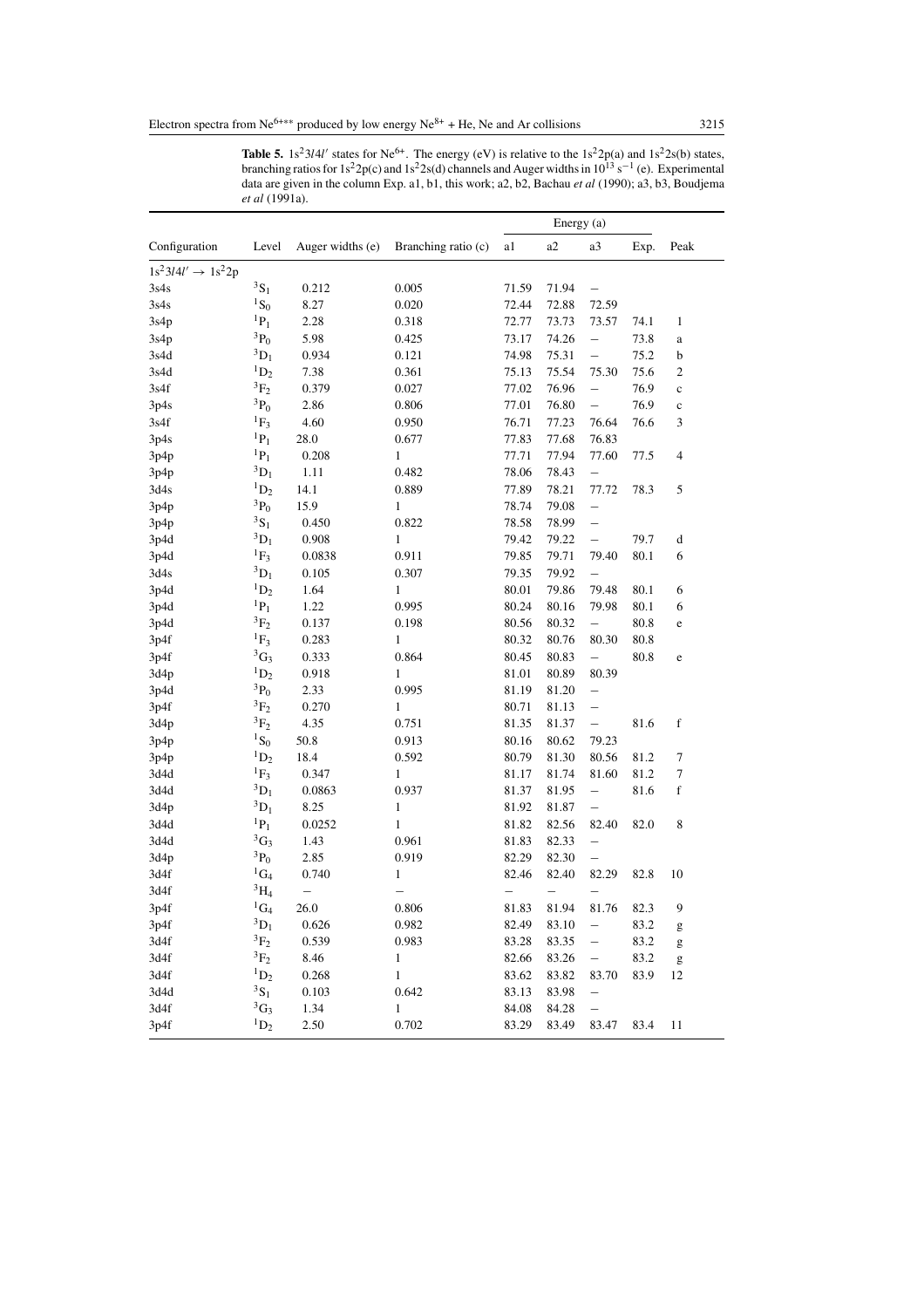|                                |                      | Table 5. Continued. |                     |       |            |                          |      |                     |
|--------------------------------|----------------------|---------------------|---------------------|-------|------------|--------------------------|------|---------------------|
|                                |                      |                     |                     |       |            |                          |      |                     |
| Configuration                  | Level                | Auger widths (e)    | Branching ratio (c) | a1    | a2         | a3                       | Exp. | Peak                |
| 3d4p                           | ${}^{1}F_3$          | 23.0                | 0.867               | 83.70 | 83.43      | 83.20                    | 83.9 | 12                  |
| 3d4f                           | ${}^{1}F_3$          | 1.88                | 0.914               | 85.37 | 85.27      | 86.08                    | 85.8 | 15                  |
| 3d4d                           | ${}^{3}P_0$          | 0.792               | $\mathbf{1}$        | 83.79 | 84.45      | $\overline{\phantom{0}}$ |      |                     |
| 3d4f                           | ${}^3D_1$            |                     | —                   | —     | —          |                          |      |                     |
| 3d4d                           | ${}^1\text{G}_4$     | 28.8                | 0.954               | 84.25 | 84.52      | 84.32                    | 84.8 | 13                  |
| 3d4f                           | $^{3}P_0$            | 0.0709              | 0.649               | 85.13 | 85.45      | $\qquad \qquad -$        | 85.2 | $\mathbf{i}$        |
| 3d4d                           | ${}^1D_2$            | 9.71                | 0.976               | 84.50 | 84.84      | 84.87                    | 84.8 | 13                  |
| 3d4p                           | ${}^{1}P_1$          | 12.3                | 0.999               | 84.92 | 84.43      | 84.64                    | 85.4 | 14                  |
| 3d4f                           | $\mathrm{^{1}H_{5}}$ |                     |                     |       |            |                          |      |                     |
| 3d4f                           | ${}^{1}P_1$          | 0.184               | 0.994               | 86.69 | 86.77      | 87.60                    |      |                     |
| 3d4d                           | ${}^{1}S_0$          | 4.96                | 0.686               | 87.09 | 87.02      | 87.63                    |      |                     |
|                                |                      |                     |                     |       | Energy (a) |                          |      |                     |
| Configuration                  | Level                | Auger widths (e)    | Branching ratio (d) | b1    | b2         | b <sub>3</sub>           | Exp. | Peak                |
| $1s^23l4l' \rightarrow 1s^22s$ |                      |                     |                     |       |            |                          |      |                     |
| 3s4s                           | $3S_1$               | 0.212               | 0.995               | 87.61 | 87.96      | $\overline{\phantom{0}}$ |      |                     |
| 3s4s                           | ${}^{1}S_0$          | 8.27                | 0.980               | 88.46 | 88.90      | 88.61                    | 89.0 |                     |
| 3s4p                           | ${}^{1}P_1$          | 2.28                | 0.682               | 88.79 | 89.75      | 89.59                    | 90.1 | 1'                  |
| 3s4p                           | ${}^3P_0$            | 5.98                | 0.575               | 89.19 | 90.28      | $\overline{\phantom{0}}$ | 90.2 | a'                  |
| 3s4d                           | ${}^3D_1$            | 0.934               | 0.879               | 91.00 | 91.33      | $\qquad \qquad -$        | 91.3 | b'                  |
| 3s4d                           | ${}^1D_2$            | 7.38                | 0.639               | 91.15 | 91.56      | 91.32                    | 91.7 | $2^{\prime}$        |
| 3s4f                           | ${}^3F_2$            | 0.379               | 0.976               | 93.03 | 92.97      | $\overline{\phantom{0}}$ |      | $\mathbf{c}'$       |
| 3p4s                           | ${}^3P_0$            | 2.86                | 0.194               | 93.03 | 92.82      | $\qquad \qquad -$        |      | $\mathbf{c}'$       |
| 3s4f                           | ${}^{1}F_3$          | 4.60                | 0.050               | 92.73 | 93.25      | 92.66                    | 92.7 | 3'                  |
| 3p4s                           | ${}^{1}P_1$          | 28.0                | 0.323               | 93.84 | 93.69      | 92.84                    |      |                     |
| 3p4p                           | ${}^{1}P_1$          | 0.208               | 0                   | 93.73 | 93.96      | $\qquad \qquad -$        | 93.4 | $4^{\prime}$        |
| 3p4p                           | ${}^3D_1$            | 1.11                | 0.518               | 94.08 | 94.45      | $\overline{\phantom{0}}$ |      |                     |
| 3d4s                           | $\mathrm{^{1}D_{2}}$ | 14.1                | 0.111               | 93.90 | 94.22      | 93.73                    | 94.3 | $5^{\prime}$        |
| 3p4p                           | $^{3}P_0$            | 15.9                | 0                   | 94.76 | 95.10      | $\overline{\phantom{0}}$ |      |                     |
| 3p4p                           | $3S_1$               | 0.450               | 0.178               | 94.60 | 95.01      | $\overline{\phantom{0}}$ |      |                     |
| 3p4d                           | ${}^3D_1$            | 0.908               | 0                   | 95.44 | 95.24      | $\qquad \qquad -$        | 95.8 | $\mathrm{d}^\prime$ |
| 3p4d                           | ${}^{1}F_3$          | 0.0838              | 0.089               | 95.87 | 95.73      | 95.42                    | 95.9 | $6^{\prime}$        |
| 3d4s                           | ${}^3D_1$            | 0.105               | 0.693               | 95.37 | 95.94      | $\qquad \qquad -$        |      |                     |
| 3p4d                           | ${}^1D_2$            | 1.64                | 0                   | 96.03 | 95.88      | $\qquad \qquad -$        |      |                     |
| 3p4d                           | ${}^{1}P_1$          | 1.22                | 0.005               | 96.26 | 96.18      | 96.00                    |      |                     |
| 3p4d                           | ${}^3F_2$            | 0.137               | 0.802               | 96.58 | 96.34      | $\qquad \qquad -$        |      |                     |
| 3p4f                           | $\mathrm{F}_3$       | 0.283               | 0                   | 96.34 | 96.78      |                          |      |                     |
| 3p4f                           | ${}^3G_3$            | 0.333               | 0.136               | 96.47 | 96.85      |                          | 96.4 | e'                  |
| 3d4p                           | ${}^1\mathrm{D}_2$   | 0.918               | 0                   | 97.03 | 96.91      |                          |      |                     |
| 3p4d                           | $^{3}P_0$            | 2.33                | 0.005               | 97.21 | 97.22      | —                        | 96.4 | e'                  |
| 3p4f                           | ${}^3F_2$            | 0.270               | 0                   | 96.73 | 97.15      | —                        |      |                     |
| 3d4p                           | ${}^3F_2$            | 4.35                | 0.249               | 97.37 | 97.39      | $\qquad \qquad -$        | 97.0 | $\mathbf{f}'$       |
| 3p4p                           | ${}^{1}S_{0}$        | 50.8                | 0.087               | 96.16 | 96.62      | 95.24                    |      |                     |
| 3p4p                           | $\mathrm{^{1}D_{2}}$ | 18.4                | 0.408               | 96.80 | 97.31      | 96.57                    | 97.2 | 7'                  |
| 3d4d                           | ${}^{1}F_3$          | 0.347               | $\boldsymbol{0}$    | 97.19 | 97.76      | $\overline{\phantom{0}}$ | 97.2 | 7'                  |
| 3d4d                           | ${}^3D_1$            | 0.0863              | 0.063               | 97.39 | 97.97      | —                        | 97.0 | $\mathbf{f}'$       |
| 3d4p                           | ${}^3D_1$            | 8.25                | $\boldsymbol{0}$    | 97.94 | 97.89      |                          |      |                     |
| 3d4d                           | ${}^{1}P_1$          | 0.0252              | 0                   | 97.84 | 98.58      | —                        | 98.0 | $8^\prime$          |
| 3d4d                           | ${}^3G_3$            | 1.43                | 0.039               | 97.85 | 98.35      | $\overline{\phantom{0}}$ |      |                     |
|                                |                      |                     |                     |       |            |                          |      |                     |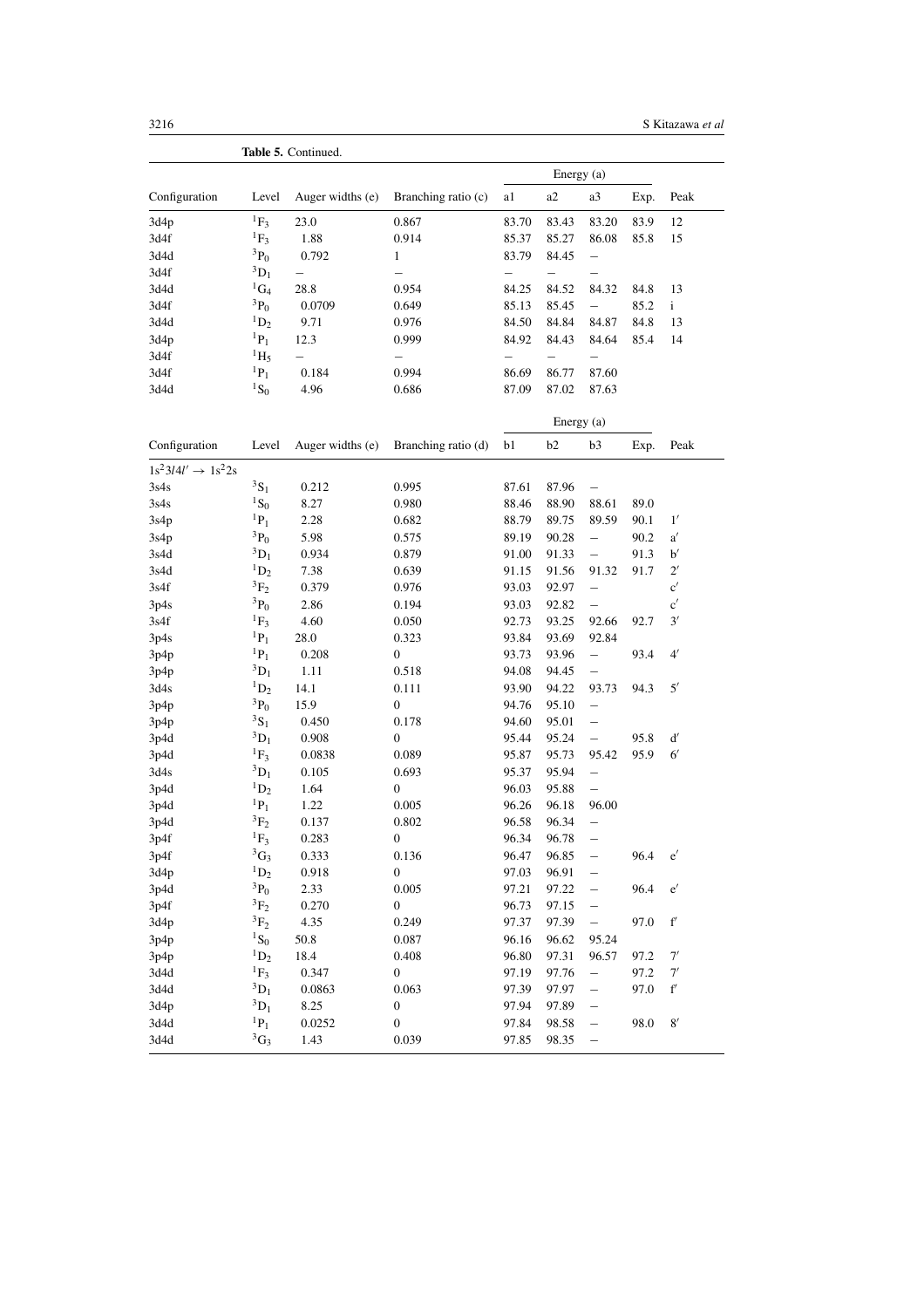| Electron spectra from $Ne^{6+\ast\ast}$ produced by low energy $Ne^{8+}$ + He. Ne and Ar collisions | 3217 |  |
|-----------------------------------------------------------------------------------------------------|------|--|
|-----------------------------------------------------------------------------------------------------|------|--|

|               |                      | Table 5. Continued. |                     |        |            |                   |       |               |
|---------------|----------------------|---------------------|---------------------|--------|------------|-------------------|-------|---------------|
|               |                      |                     |                     |        | Energy (a) |                   |       |               |
| Configuration | Level                | Auger widths (e)    | Branching ratio (d) | b1     | b2         | b3                | Exp.  | Peak          |
| 3d4p          | $^{3}P_{0}$          | 2.85                | 0.081               | 98.31  | 98.32      | $\qquad \qquad -$ |       |               |
| 3d4f          | ${}^1G_4$            | 0.740               | $\mathbf{0}$        | 98.48  | 98.42      | —                 | 98.8  | 10'           |
| 3d4f          | $^{3}H_{4}$          |                     |                     |        |            |                   | —     |               |
| 3p4f          | ${}^1\mathrm{G}_4$   | 26.0                | 0.194               | 97.84  | 97.95      | 97.77             | 98.3  | $\mathbf{Q}'$ |
| 3p4f          | $^{3}D_{1}$          | 0.626               | 0.018               | 98.51  | 99.12      |                   | 98.2  | g'            |
| 3d4f          | ${}^3F_2$            | 0.539               | 0.017               | 99.30  | 99.37      | —                 | 98.2  | g'            |
| 3d4d          | $\mathrm{^{3}F_{2}}$ | 8.46                | $\overline{0}$      | 98.68  | 99.28      | —                 | 98.2  | g'            |
| 3d4f          | ${}^{1}D_2$          | 0.268               | $\overline{0}$      | 99.64  | 99.84      | —                 | 99.9  | 12'           |
| 3d4d          | $^{3}S_{1}$          | 0.103               | 0.358               | 99.15  | 100.00     | $\qquad \qquad -$ |       |               |
| 3d4f          | ${}^3G_3$            | 1.34                | $\mathbf{0}$        | 100.10 | 100.30     | $\qquad \qquad -$ |       |               |
| 3p4f          | ${}^{1}D_2$          | 2.50                | 0.298               | 99.31  | 99.51      | 99.49             | 99.2  | 11'           |
| 3d4p          | ${}^{1}F_{3}$        | 23.0                | 0.133               | 99.71  | 99.44      | 99.21             | 99.9  | 12'           |
| 3d4f          | ${}^{1}F_3$          | 1.88                | 0.086               | 101.38 | 101.28     | 102.09            | 101.9 | 15'           |
| 3d4d          | $^{3}P_0$            | 0.792               | $\overline{0}$      | 99.81  | 100.47     |                   |       |               |
| 3d4f          | ${}^3D_1$            |                     |                     |        |            |                   |       |               |
| 3d4d          | ${}^1\mathrm{G}_4$   | 28.8                | 0.046               | 100.26 | 100.53     | 100.33            | 100.7 | 13'           |
| 3d4f          | $^{3}P_0$            | 0.0709              | 0.351               | 101.15 | 101.47     |                   | 101.3 | h'            |
| 3d4d          | $\mathrm{^{1}D_{2}}$ | 9.71                | 0.024               | 100.52 | 100.86     | 100.89            | 100.7 | 13'           |
| 3d4p          | ${}^{1}P_1$          | 12.3                | 0.000               | 100.93 | 100.44     | 100.65            | 101.3 | 14'           |
| 3d4f          | $\rm ^1H_5$          |                     |                     |        |            |                   |       |               |
| 3d4f          | ${}^{1}P_1$          | 0.184               | 0.006               | 102.71 | 102.79     | 103.62            |       |               |
| 3d4d          | ${}^{1}S_0$          | 4.96                | 0.314               | 103.11 | 103.04     | 103.65            |       |               |

than other types of electron transfer, and that triplet states are dominantly formed as in the case of  $N^{5+}$  + Ar and  $O^{6+}$  + Ne collisions. For this reason, we identified most peaks in the Ne target spectrum as triplet ones. Nine peaks (labelled a–i) caused by triplet states have been identified for the  $1s^22p$  decay channel. Peaks labelled  $a'-i'$  were also identified for the  $1s^22s$ decay channel. For singlet states, only three peaks, 1, 6 and 1', were identified.

# **5. Discussion**

As we already noted in figure 3, the reaction windows calculated for the capture of the two outermost electrons from the target do not always indicate properly the energy region where the double-electron capture processes concerned take place. For instance, in the case of the Ne target, as shown in figure 5, the reaction windows for the  $1s<sup>2</sup>3l3l'$  states for the capture of two outermost electrons from Ne target, labelled a and b, are situated perfectly outside of the energy region of the ejected electron spectrum, indicated by  $(1s<sup>2</sup>3l<sup>3</sup>l')$  in figure 5.

We investigate possible processes where the capture of two electrons from the inner sites of the target atom takes place. We use the  $(j)$  string scheme by Niehaus (1986) to express each process. In this string, we indicate by the position of the index of an electron in order of the original binding energy, and '1' or '0' in the string signifies whether it has been captured by the projectile ion or remains on the target. For example, the string  $(j) = (10100000)$  characterizes a process in which the electron of index 1 of original binding energy  $I_1$  on the target, and the electron of index 3 with original binding energy  $I_3$  are captured by the projectile ion, while the other electrons remain on the target. The process where the outermost two electrons are captured is expressed by the string  $(j) = (11000000)$ .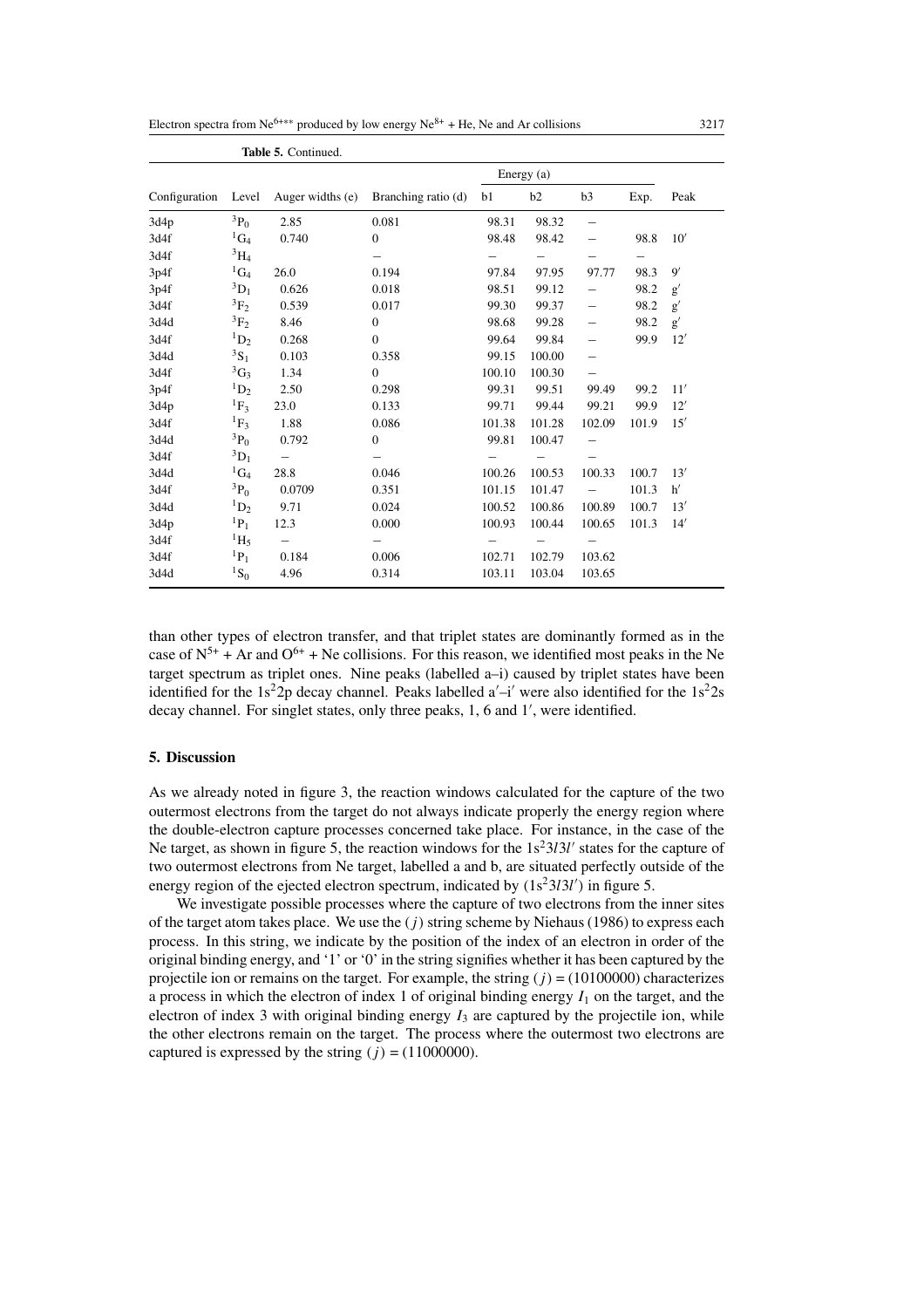

**Figure 4.** Ejected electron spectra from the Ne<sup>6+\*\*</sup> (1s<sup>2</sup>3l4l') states produced by 80 keV Ne<sup>8+</sup> + He and Ne collisions. The vertical lines represent the theoretical values, which include the PCI effect. The designations are shown in table 5.

We calculated the reaction windows for five different cases of  $(j)$  strings for the production of the ejected electron spectrum due to the  $1s^23l3l'$  states, using the extended classical overbarrier model (Niehaus 1986). Each  $(j)$  string, i.e. capture process, has two different decay channels, the  $1s<sup>2</sup>2s$  and  $1s<sup>2</sup>2p$ ; therefore, two curves are calculated for each string. Ten curves of reaction windows for the five different  $(j)$  strings are drawn in figure 5. It is worth noting that the energy region over which the reaction window has considerable intensity moves closer to the energy range of the spectrum as the index of the electron to be captured becomes higher. For instance, the reaction windows for the  $(j) = (10001000)$ , curves g and h, are situated much closer to the  $1s^23l^2$  region than are the windows for the  $(j) = (11000000)$ , curves a and b, as seen in figure 5. Although cross sections for the former are much smaller than for the latter, the possibility of capture processes where inner electrons are involved should not be ignored. Thus the results of calculations based on the  $(j)$  string analysis suggest that the participation of the inner electrons of the target atom in the double-electron capture processes by highly charged ions has to be considered more seriously. In addition to the above discussion, we must consider the effect of multi-electron capture and Auger cascade from states with three or more electron excited states. These Auger processes should eject low-energy electrons, but, from figures 1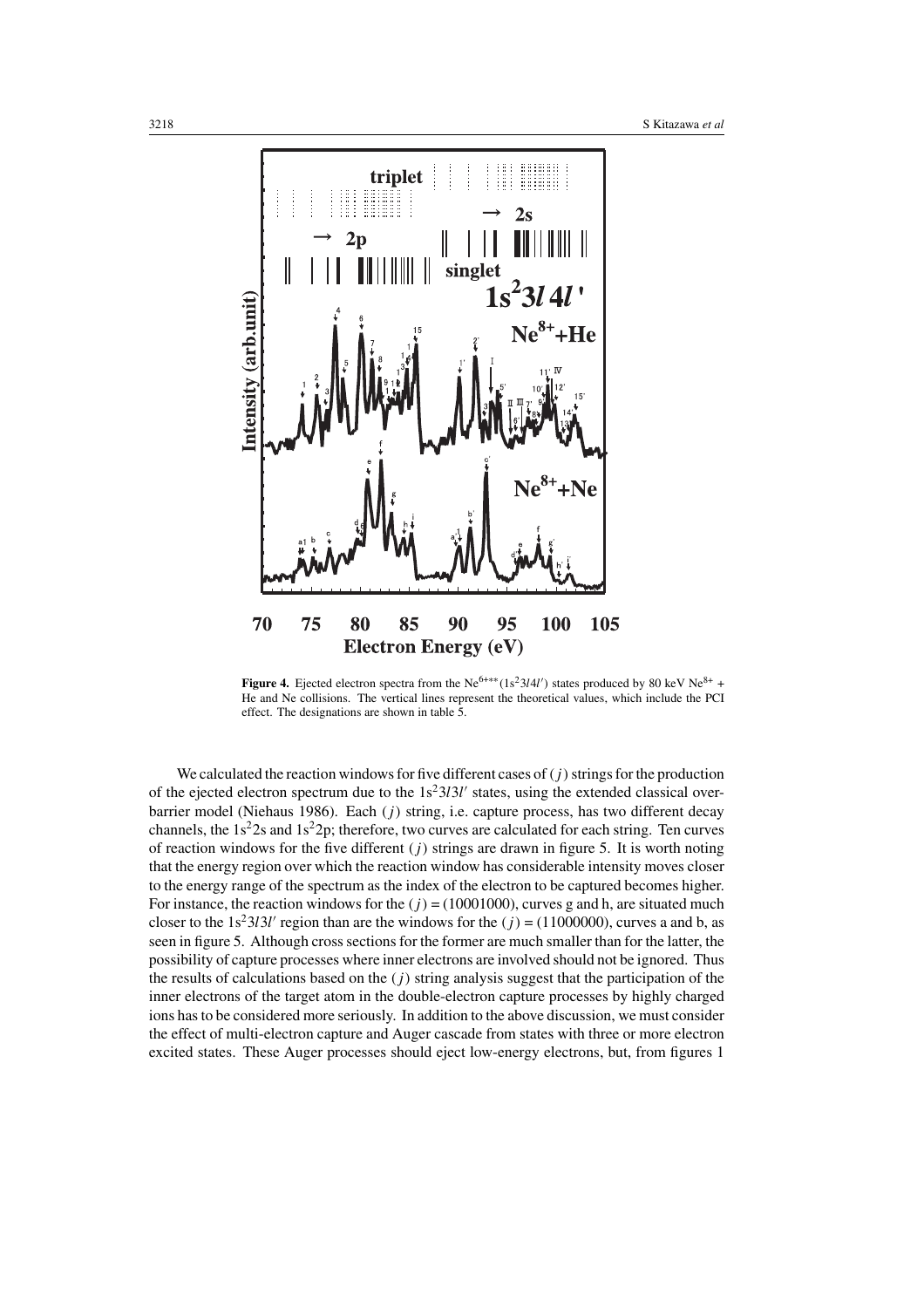

**Figure 5.** The reaction windows (Niehaus 1986) for five sets of  $(j)$  strings for the  $1s^23l3l'$  states are shown in the ejected electron spectrum from the Ne<sup>6+\*\*</sup>(1s<sup>2</sup>3ln'l') states produced by 80 keV  $Ne^{8+}$  + Ne collisions. Each set has two curves for different decay channels: dotted curves,  $1s^22s$ ; full curves,  $1s^22p$ .

and 2, we can recognize that there are not very pronounced peaks corresponding to such Auger processes in low-energy regions of the Ne target spectra. Of course, we need coincidence measurements between ejected electrons and target ions to confirm the above discussion.

## **6. Summary**

We have measured ejected electron spectra produced by double-electron capture in collisions of 80 keV  $Ne^{8+}$  ions with He, Ne and Ar by means of high resolution electron spectroscopy of a zero degree arrangement. Spectral peaks due to the Coster–Kronig process  $Ne^{6+}(1s^22pnl) \rightarrow$  $Ne^{7+}(1s^22s)$  and those due to the Auger processes from  $Ne^{6+}(1s^23l3l')$  and  $Ne^{6+}(1s^23l4l')$ states to  $Ne^{7+}(1s^2p)$  and  $Ne^{7+}(1s^22s)$  have been identified by comparing them with calculated values of energies and by considering the rules for the spin state formation and the calculated branching ratios. Theoretical data were calculated using the atomic structure code of Cowan and the perturbation theory method (MZ code). For the He target, only singlet states are formed. In contrast, for the Ne target triplet states were more prominent than singlet ones. For the Ar target, only minute signals were observed in the present manifold.

With the aid of the  $(j)$  string analysis in the extended classical over-barrier model (Niehaus l986), we discussed the importance of the participation of inner electrons in the process of double-electron capture by highly charged ion multi-electron atom targets.

#### **Acknowledgments**

One of the authors (SK) thanks Dr Ichihara (JAERI) for many recommendations in understanding the theoretical approach and thanks Dr Ichimura (ISAS) for advice in analysing the experimental results.